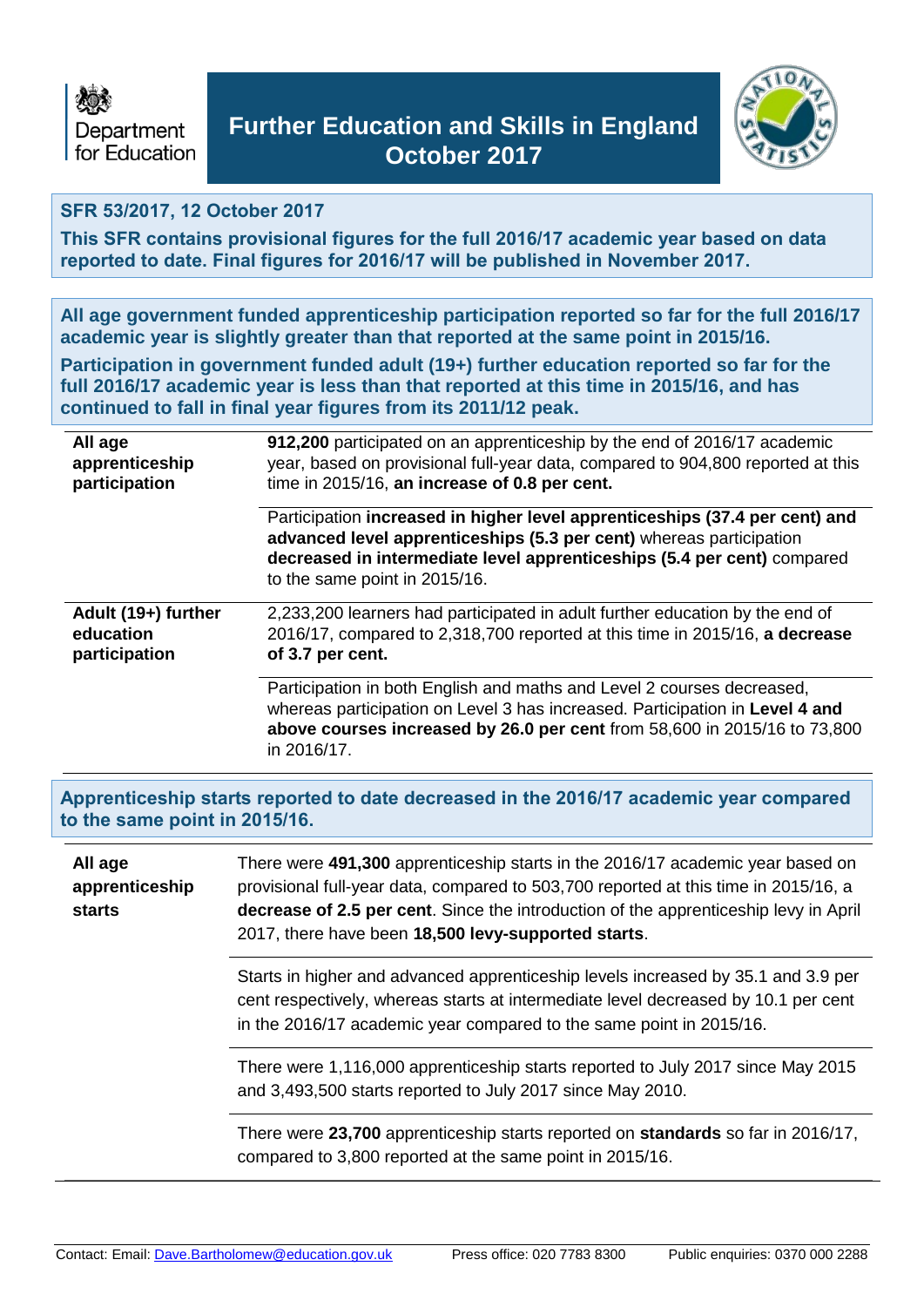# **Contents**

| 1. |                                                                             |  |
|----|-----------------------------------------------------------------------------|--|
|    |                                                                             |  |
|    |                                                                             |  |
|    |                                                                             |  |
|    |                                                                             |  |
|    |                                                                             |  |
|    |                                                                             |  |
|    |                                                                             |  |
|    |                                                                             |  |
|    |                                                                             |  |
|    |                                                                             |  |
|    |                                                                             |  |
|    |                                                                             |  |
| 2. |                                                                             |  |
|    | Summary and key headlines - 2015/16 final data as reported November 2016 11 |  |
|    | Adult (19+) learner participation and achievement (Tables 1.1, 1.2 & 3)  12 |  |
|    |                                                                             |  |
|    |                                                                             |  |
|    |                                                                             |  |
|    |                                                                             |  |
|    |                                                                             |  |
|    |                                                                             |  |
|    |                                                                             |  |
|    |                                                                             |  |
| 3. |                                                                             |  |
| 4. |                                                                             |  |
| 5. |                                                                             |  |
| 6. |                                                                             |  |
| 7. |                                                                             |  |
|    |                                                                             |  |
|    |                                                                             |  |
|    |                                                                             |  |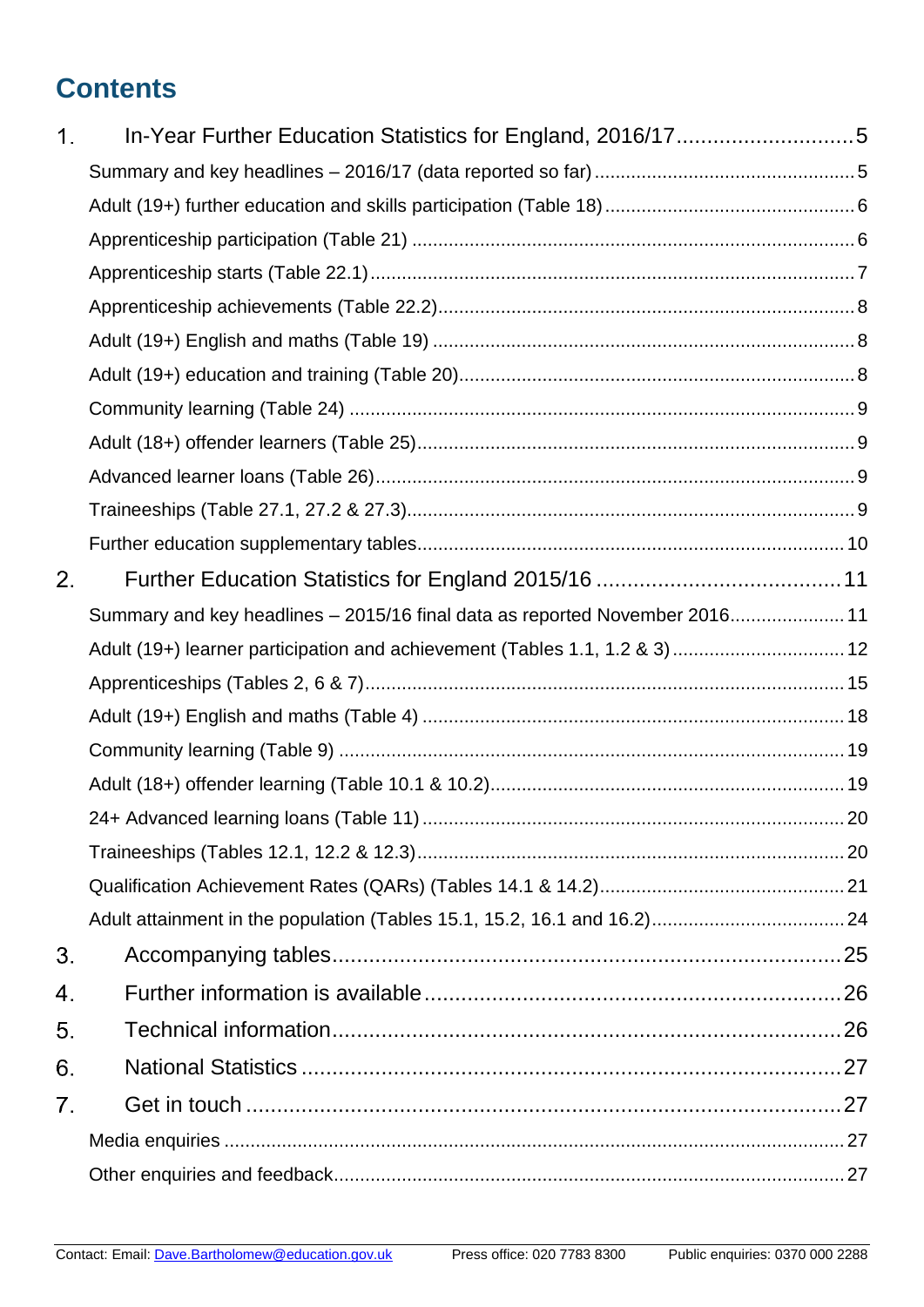#### **About this release**

This statistical first release (SFR) presents information on:

- Adult (aged 19+) government-funded further education (excluding schools and higher education) comprising:
	- Education and training, including offender learning (18+)
	- Apprenticeships
	- English and maths
	- Community learning
	- Employer Ownership Pilots (EOP)
	- Advanced learner loans
	- o Traineeships (16-24)
- All age (16+) apprenticeships in England.
- The highest level of qualification held by adults (aged 19 to 64) in England calculated from Labour Force Survey (LFS) data.

The SFR is presented in two main sections:

- 1. In-year data for 2016/17 (provisional full-year data as reported to date)
- 2. Final year data for 2015/16 (full-year)

Final data are presented for further education and apprenticeships between 2010/11 and 2015/16.

Highest levels of qualification data are presented from 2006 to 2015, although 2015 figures are provisional and subject to revisions.

- Tables 1.1, 1.2: Adult (19+) FE and skills participation/achievement by Level
- Table 2: All age apprenticeship participation by level and age
- Tables 4: Adult (19+) FE and skills English and maths participation and achievement by level
- Table 5: Adult (19+) demographic summary of FE and skills participation
- Table 6: All age demographic summary of apprenticeship participation
- Tables 7.1, 7.2: All age apprenticeship programme starts/achievements by level and age
- Tables 8.1, 8.2: Workplace learning starts/achievements by level
- Table 12.1 12.3: Traineeship starts, completions and progressions by age
- Table 13: Employer Ownership Pilot starts (2012/13 to 2015/16)

Note: there are no EOP starts in 2016/17.

#### **Changes included in this SFR**

This SFR includes provisional figures for the full academic year 2016/17 based on information that has been reported to the Education and Skills Funding Agency (ESFA) by further education colleges and providers in September 2017. The data will change as further data returns relating to the period are received later in the year.

We have also included data reported so far on the apprenticeship levy supported starts since the introduction of the apprenticeship levy in April 2017.

Ofqual vocational qualification data shown in Table 17 of this release have also been updated following a new methodology being used by Ofqual. Please see the Quality and Methodology for more details.

#### **Changes in the next SFR**

The next SFR will be in November 2017 and will include final full year data for the 2016/17 academic year (August 2016 to July 2017).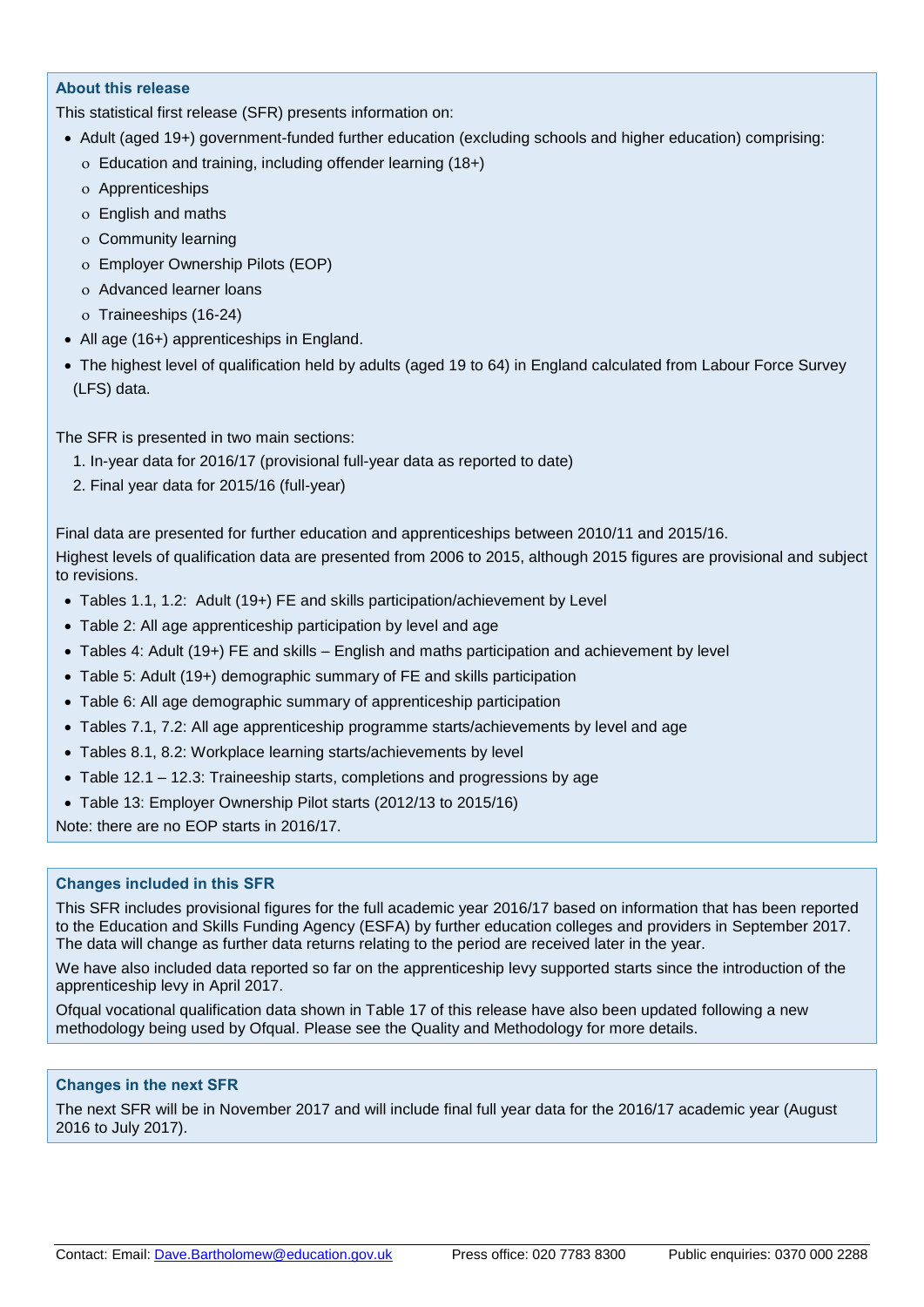#### **In this publication**

The following tables are included in the SFR:

- National tables (Excel .xls): <https://www.gov.uk/government/collections/further-education-and-skills-statistical-first-release-sfr>
- Supplementary tables and data tools (Excel .xls): <https://www.gov.uk/government/collections/fe-data-library>

The accompanying technical document provides information on the data sources, their coverage and quality and explains the methodology used in producing the data, and further information on methodology changes impacting on the Full Level 2 and Full Level 3 data, and changes to the calculation of qualification achievement rates.

#### **Experimental statistics**

On 5 October 2017, the latest experimental statistics were released using data from the apprenticeship service. This includes the number of apprenticeship service accounts registered (ASAs) and apprenticeship commitments on the new system, and provides information on the use of the apprenticeship service.

These statistics are available here: [Apprenticeship service registrations and commitments: August 2017 -](https://www.gov.uk/government/statistics/apprenticeship-service-registrations-and-commitments-august-2017) GOV.UK.

We will publish these statistics on a monthly basis but may adjust content and timing as feedback is assessed. We will take into account what data is reported in this new system and how this is happening.

#### **Feedback**

We are changing how our releases look and welcome feedback on any aspect of this document, please contact: [Dave.Bartholomew@education.gov.uk.](mailto:Dave.Bartholomew@education.gov.uk)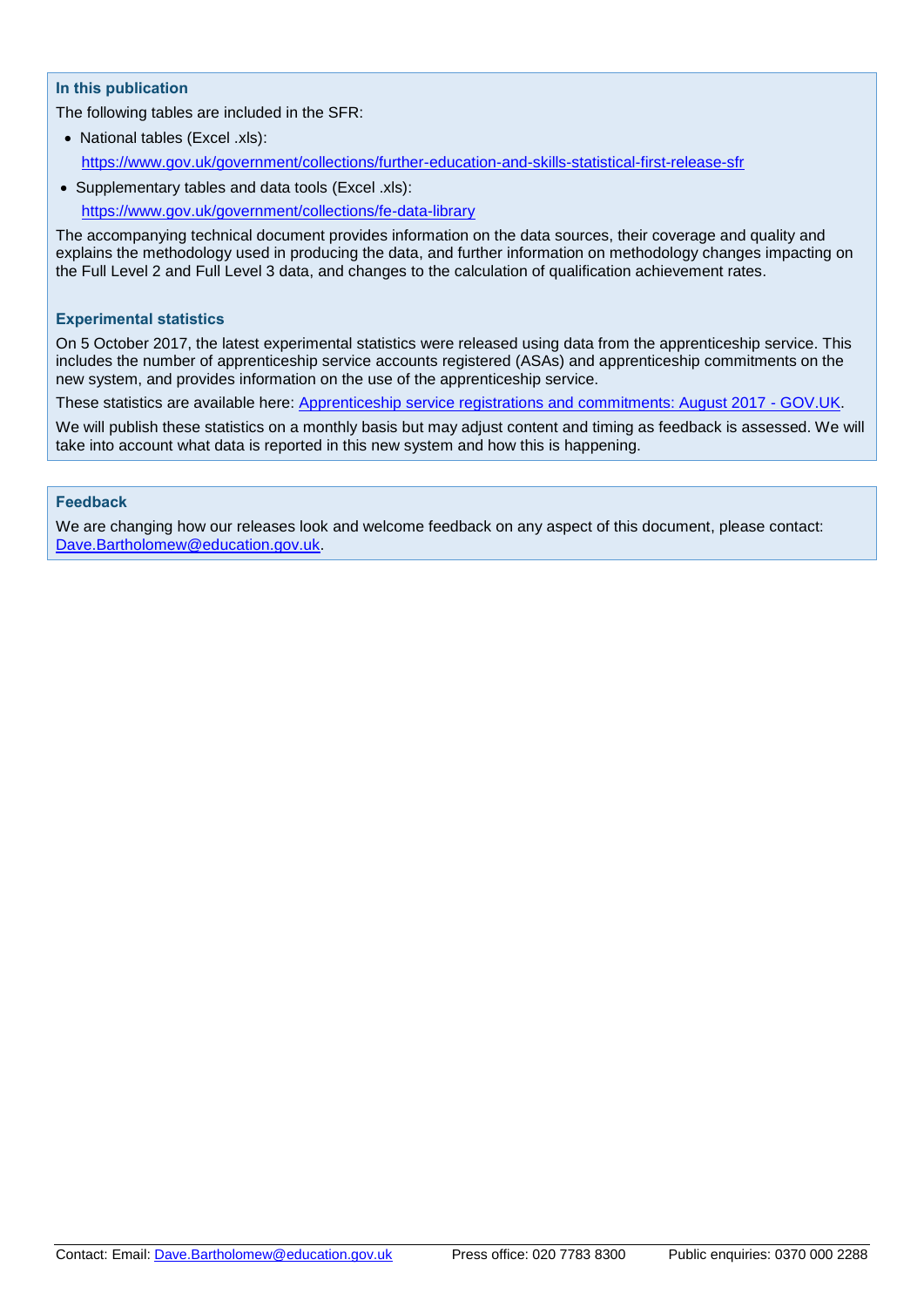# <span id="page-4-0"></span>**In-Year Further Education Statistics for England, 2016/17**

Figures for the 2016/17 academic year (August 2016 to July 2017) are based on information that has been reported to the Education and Skills Funding Agency (ESFA) in September 2017 by further education colleges and providers. The data provide an early view of performance and will change as further data returns are received. Since providers report some of their data for this period later in the year, the data are subject to change (in either direction) until final data is received. At this point in the year, 2016/17 figures are referred to as *reported so far* or *reported to date* to reflect this*.* This SFR reports on the provisional full-year for the 2016/17 academic year.

It is not possible to determine how complete or incomplete the information returned so far is, therefore care should be taken when comparing data reported so far in 2016/17 to the equivalent reporting period in 2015/16. This is particularly the case as provider reporting behaviour may change year to year <sup>1</sup> . More accurate comparisons can be made once final returns for the academic year are made (data returned in October 2017, due to be published in November 2017).

#### <span id="page-4-1"></span>**Summary and key headlines – 2016/17 (data reported so far)**

| Adult (19+)<br>further education<br>and skills | Provisional data reported so far for the full 2016/17 academic year show<br>there were 2,233,200 learners aged 19 and over participating in<br>government-funded adult further education, compared to 2,318,700<br>reported this time last year for 2015/16, a decrease of 3.7 per cent. |
|------------------------------------------------|------------------------------------------------------------------------------------------------------------------------------------------------------------------------------------------------------------------------------------------------------------------------------------------|
| Apprenticeship<br>participation                | 912,200 participants on an apprenticeship have been reported so far in<br>2016/17, compared to 904,800 at this time in 2015/16, an increase of 0.8<br>per cent.                                                                                                                          |
| Apprenticeship<br>starts                       | 491,300 apprenticeship starts have been reported so far in 2016/17,<br>compared to 503,700 at this time in 2015/16, a decrease of 2.5 per cent.<br>Since the introduction of the Apprenticeship levy in April 2017, there have<br>been 18,500 levy-supported starts.                     |
|                                                | There have now been 1,116,000 apprenticeship starts reported to July<br>2017 since May 2015 and 3,493,500 starts reported to July 2017 since May<br>2010.                                                                                                                                |
| English and                                    | 760,600 adult learners have been reported as participating on English and                                                                                                                                                                                                                |
| maths                                          | maths courses so far in 2016/17, compared to 809,400 at this time in<br>2015/16, a decrease of 6.0 per cent.                                                                                                                                                                             |
| Advanced learner<br>loans                      | 118,200 learners have been reported with a 19+ advanced learner loan so<br>far in 2016/17 <sup>2</sup> .                                                                                                                                                                                 |
| Traineeships                                   | 20,400 traineeship starts have been reported so far in 2016/17, compared<br>to 23,900 at this time in 2015/16, a decrease of 14.6 per cent.                                                                                                                                              |
| Community<br>learning                          | 531,800 adult learners have been reported as participating on a community<br>learning course so far in 2016/17, compared to 563,200 at this time in<br>2015/16, a decrease of 5.6 per cent.                                                                                              |

<sup>1</sup> See the accompanying Quality and Methodology document for this SFR for more information[: https://www.gov.uk/government/collections/further](https://www.gov.uk/government/collections/further-education-and-skills-statistical-first-release-sfr)education-and-sk

 $^2$  A comparison to 2015/16 has not been made due to a policy change in 2016/17 (please refer to the Quality and Methodology document).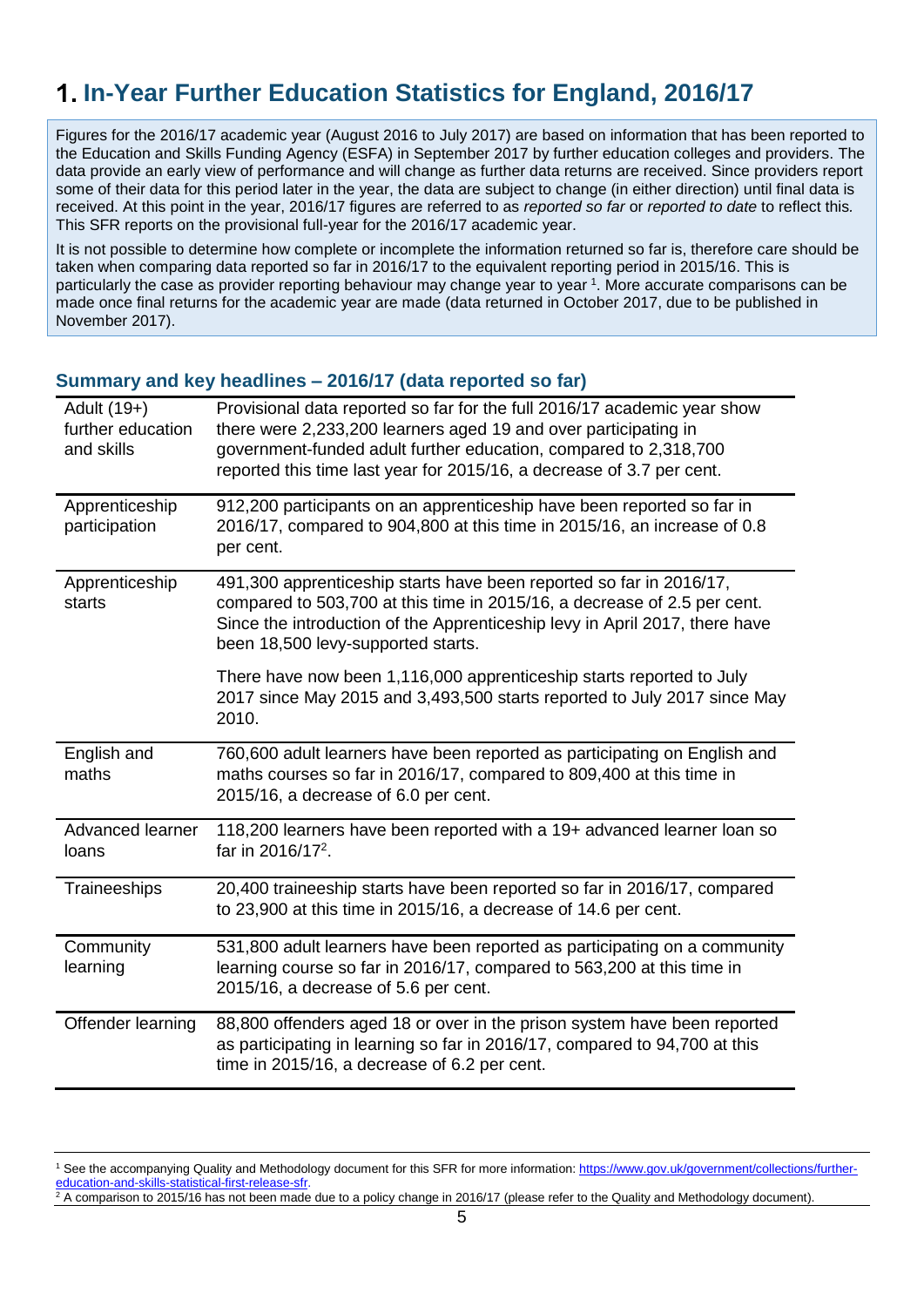In order to understand the impact of policy and methodology changes on any data published in this release, details are provided in the quality and methodology document that accompanies this SFR. As with many policy areas, further education is a broad and changing topic.

More information, please see the latest version in the most recent SFR release here: <https://www.gov.uk/government/collections/further-education-and-skills-statistical-first-release-sfr>

# <span id="page-5-0"></span>**Adult (19+) further education and skills participation<sup>3</sup>** (Table 18)

Data reported so far for the 2016/17 academic year show there were **2,233,200 learners aged 19 and over participating** in government-funded further education, a decrease of 3.7 per cent from 2,318,700 reported at this time last year for 2015/16.

Of these:

- 760,600 participated on an **English and maths** course, a decrease of 6.0 per cent from 809,400 in 2015/16
- 819,300 participated on a **Level 2** course, a decrease of 5.1 per cent from 863,700 in 2015/16
- 436,300 participated on a **Full level 2** course, a decrease of 34.2 per cent from 663,200 in 2015/16
- 475,700 participated on a **Level 3** course, an increase of 3.1 per cent from 461,400 in 2015/16
- 460,600 participated on a **Full level 3** course, an increase of 4.1 per cent from 442,500 in 2015/16
- 73,800 participated on a **Level 4+** course, an increase of 26.0 per cent from 58,600 in 2015/16
- 297,300 benefited from **support for the unemployed**, a decrease of 6.3 per cent from 317,300 in 2015/16

### <span id="page-5-1"></span>**Apprenticeship participation** (Table 21)

Apprenticeship participation data reported so far for the 2016/17 academic year show that there were:

 **912,200 participants** on an apprenticeship, an increase of 0.8 per cent from 904,800 reported at this time in 2015/16.

Of which:

489,600 at intermediate level, a decrease of 5.4 per cent from 517,700 in 2015/16 388,700 at advanced level, an increase of 5.3 per cent from 369,100 in 2015/16 61,000 at higher level, an increase of 37.4 per cent from 44,400 in 2015/16 194,200 were aged under 19, a decrease of 4.0 per cent from 202,200 in 2015/16 718,000 aged 19 and over, an increase of 2.2 per cent from 702,600 in 2015/16

<sup>&</sup>lt;sup>3</sup> The 2016/17 Full level 2 and Full level 3 figures have been calculated using a new methodology, please refer to the Quality and Methodology document for further information.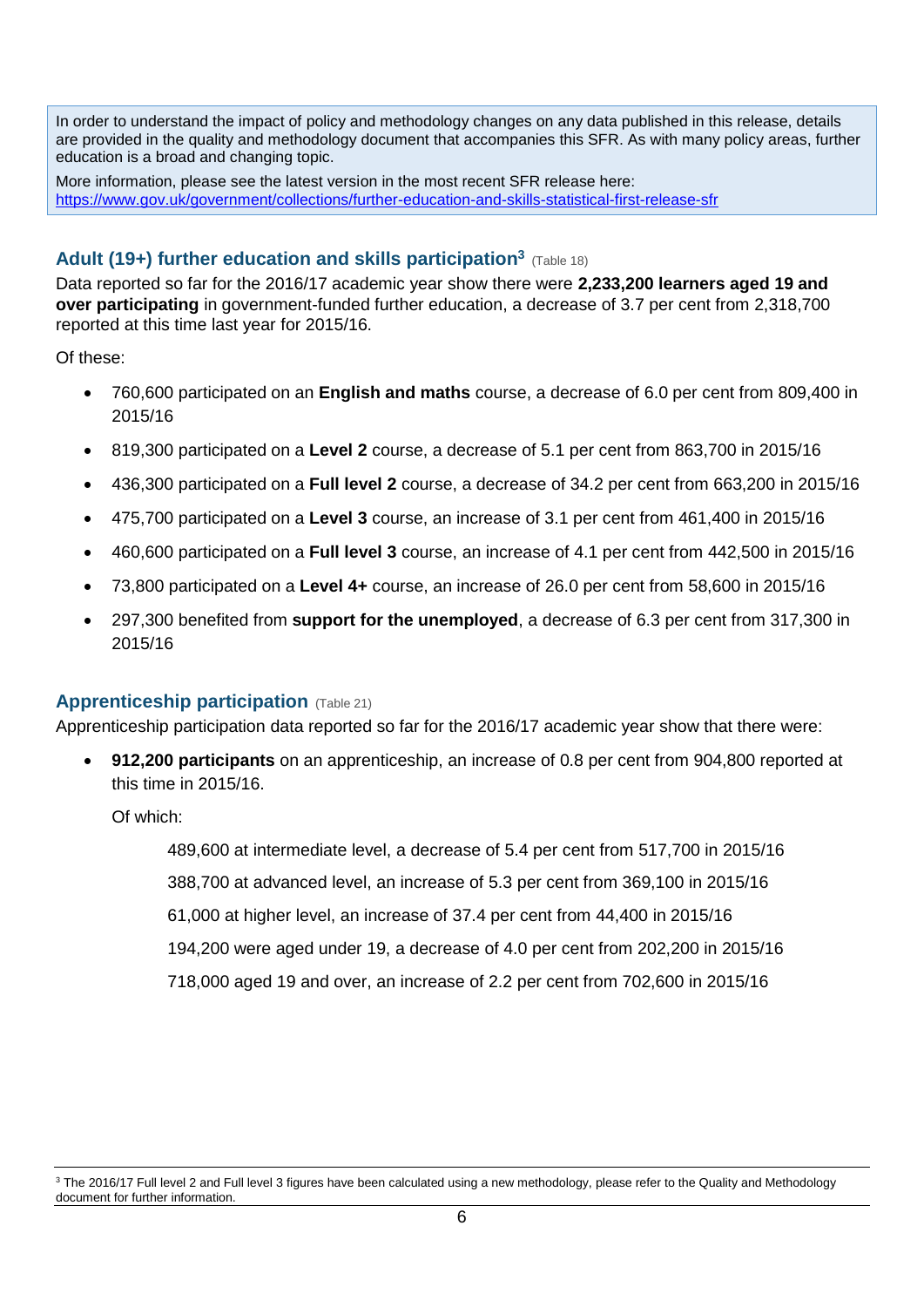## <span id="page-6-0"></span>**Apprenticeship starts** (Table 22.1)

Apprenticeship starts data reported so far for the 2016/17 academic year show that there were:

 **491,300 apprenticeship starts**, a decrease of 2.5 per cent from 503,700 reported at this time for 2015/16.

Of which:

259,400 at intermediate level, a decrease of 10.1 per cent from 288,600 in 2015/16

195,800 at advanced level, an increase of 3.9 per cent from 188,400 in 2015/16

36,100 at higher level, an increase of 35.1 per cent from 26,800 in 2015/16

121,300 were aged under 19, a decrease of 7.0 per cent from 130,400 in 2015/16

370,100 aged 19 and over, a decrease of 0.9 per cent from 373,300 in 2015/16

- Between February and April 2017, there was an increase in apprenticeship starts compared to the same point a year earlier (174,100 and 118,800 respectively), an increase of 47%. Between May and July 2017 (quarter 4 of the 2016/17 academic year), apprenticeship starts have decreased to 43,600 from 113,000 over the same period in the year before (quarter 4 of the 2015/16 academic year), a decrease of 61%.
- The UK wide apprenticeship levy came into force on 6 April 2017 requiring all UK public and private sector employers with an annual bill of £3 million or more to invest in apprenticeship training. Since May 2017, funding arrangements for apprenticeships changed to give employers greater control over funding for apprenticeship training. It may take time for organisations to adjust to the new funding system, and so it is too early to draw conclusions based on the number of apprenticeship starts recorded since May 2017.
- **18,500 levy supported starts** were recorded since the introduction of the apprenticeship levy in April 2017. More than half of the levy supported starts (10,000) were at intermediate level, with 6,800 at advanced level and 1,700 at higher level apprenticeships.

In order to be counted as **a levy supported start**, the apprenticeship must have been supported through levy funds.

 **23,700 apprenticeship starts** were reported on the new apprenticeship **standards**, compared to 3,800 reported at this time last year for 2015/16.

Of which:

8,200 were levy supported starts

6,400 were aged under 19, compared to 1,000 in 2015/16

17,300 aged 19 and over, compared to 2,800 in 2015/16

There have now been **28,400 starts on apprenticeship standards since their introduction** in September 2014.

 252,500 starts for which a payment was made through the **apprenticeship Grant for Employers** (AGE 16 to 24) scheme between February 2012 and July 2017. A further 1,900 were in the pipeline (started but not yet paid).

There have been **1,116,000 apprenticeship starts reported to July 2017 since May 2015** and 3,493,500 starts reported to July 2017 since May 2010.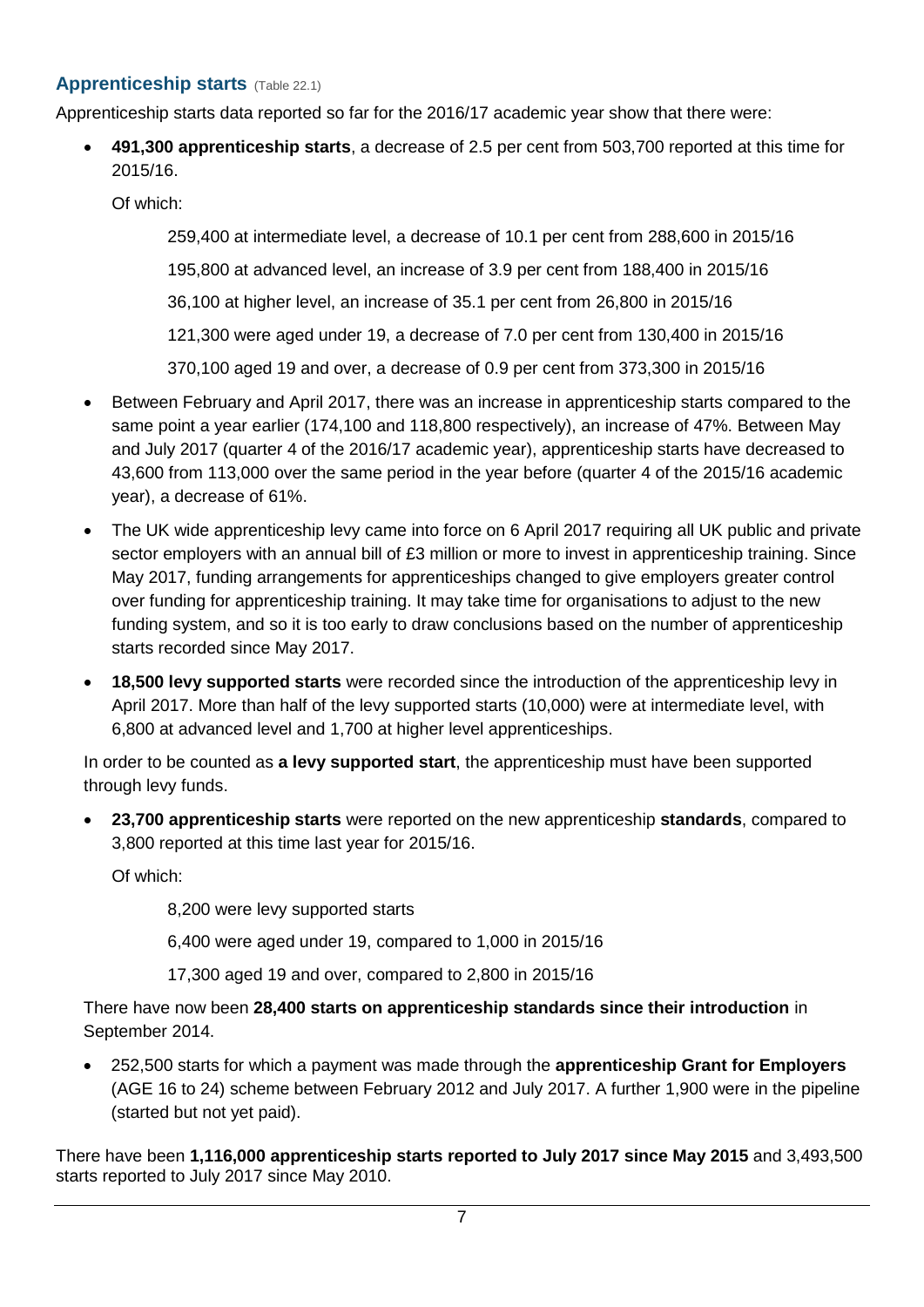# <span id="page-7-0"></span>**Apprenticeship achievements** (Table 22.2)

Apprenticeship achievements data reported so far for the 2016/17 academic year show that there were:

 **259,100 apprenticeship achievements**, an increase of 1.1 per cent from 256,200 reported at this time last year for 2015/16.

Of which:

151,200 at intermediate level, a decrease of 2.5 per cent from 155,000 in 2015/16

98,000 at advanced level, an increase of 3.2 per cent from 94,900 in 2015/16

9,900 at higher level, an increase of 58.5 per cent from 6,300 in 2015/16

71,000 were aged under 19, an increase of 2.6 per cent from 69,200 in 2015/16

188,000 aged 19 and over, an increase of 0.6 per cent from 187,000 in 2015/16

Additional breakdowns of provisional apprenticeship statistics are published online at the FE Data Library<sup>4</sup>.

# <span id="page-7-1"></span>**Adult (19+) English and maths** (Table 19)

Provisional data for the 2016/17 academic year show that there were 760,600 learners aged 19 and over participated on an English and maths course, a decrease of 6.0 per cent from 809,400 reported at this time last year for 2015/16.

Of the 760,600 in 2016/17:

- 536,700 participated on an **English** course, a decrease of 8.9 per cent from 589,100 in 2015/16
- 529,300 participated on a **maths** course, a decrease of 6.0 per cent from 563,000 in 2015/16
- 114,400 participated on an **English for Speakers of Other Languages** (ESOL) course, an increase of 3.5 per cent from 110,500 in 2015/16

# <span id="page-7-2"></span>Adult (19+) education and training<sup>5</sup> (Table 20)

Provisional data for the 2016/17 academic year show that there were 1,077,100 learners aged 19 and over participating in classroom-based education and training, a decrease of 1.6 per cent from 1,094,500 at this time in 2015/16.

Of the 1,077,100 in 2016/17:

- 464,200 participated on a **Level 2** course, an increase of 3.0 per cent from 450,900 reported in 2015/16
- 78,100 participated on a **Full level 2** course, a decrease of 69.2 per cent from 253,300 reported in 2015/16
- 158,100 participated on a **Level 3** course, an increase of 3.6 per cent from 152,600 reported in 2015/16
- 140,700 participated on a **Full level 3** course, an increase of 0.9 per cent from 139,400 reported in 2015/16

<sup>4</sup> The FE Data Library can be accessed a[t https://www.gov.uk/government/collections/fe-data-library.](https://www.gov.uk/government/collections/fe-data-library)

<sup>&</sup>lt;sup>5</sup> The 2016/17 Full level 2 and Full level 3 figures have been calculated using a new methodology, please refer to the Quality and Methodology document for further information.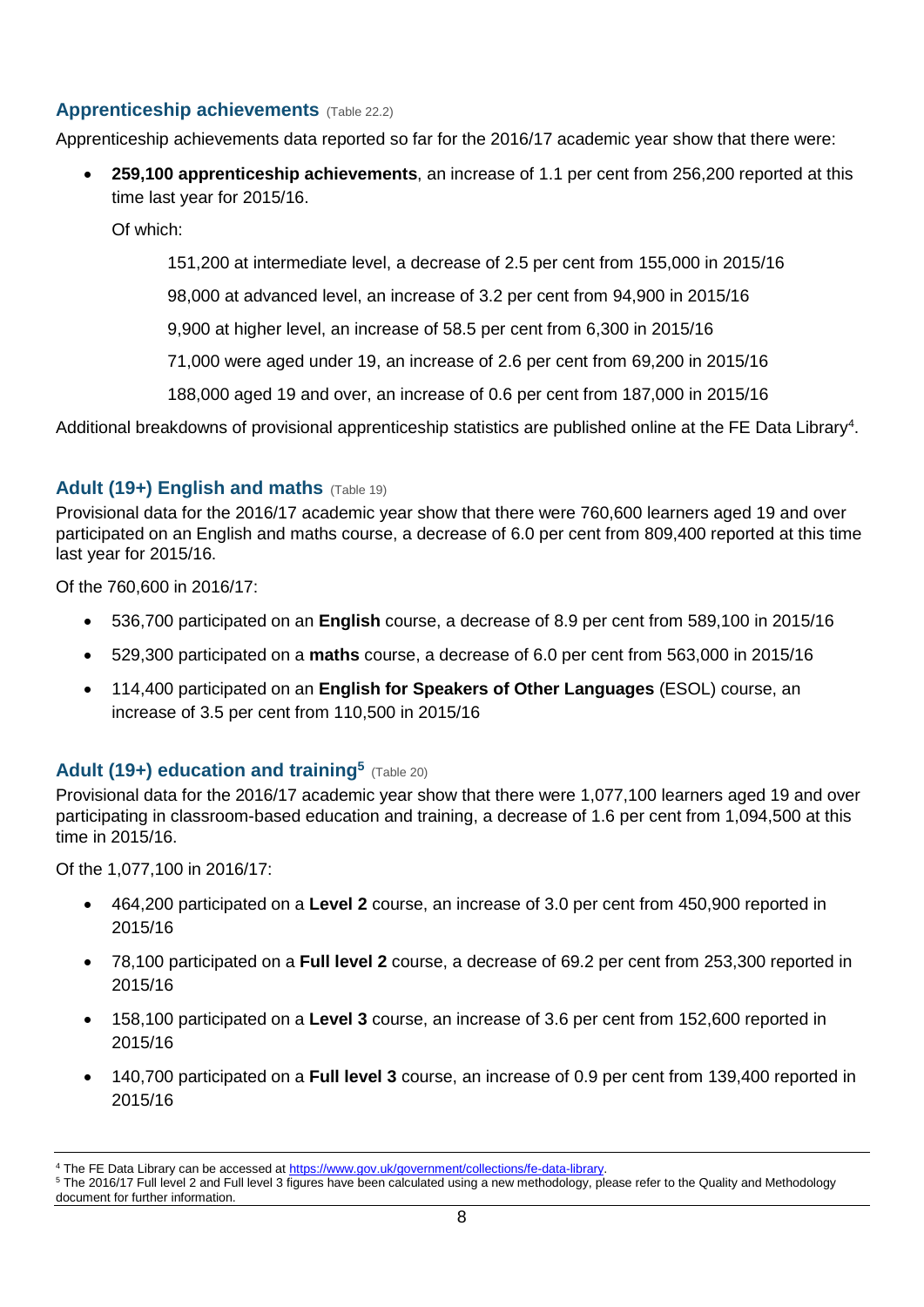15,900 participated on a **Level 4+** course, an increase of 36.7 per cent from 11,600 reported in 2015/16

## <span id="page-8-0"></span>**Community learning** (Table 24)

Provisional data for the 2016/17 academic year show that 531,800 learners participated on a community learning course, a decrease of 5.6 per cent from 563,200 in 2015/16.

Of the 531,800 in 2016/17:

- 414,400 took a **Personal and Community Development Learning** course, a decrease of 3.3 per cent from 428,400 reported in 2015/16
- 48,600 took a **Neighbourhood Learning in Deprived Communities** course, a decrease of 13.1 per cent from 55,900 in 2015/16
- 32,700 took a **Family English, Maths and Language** course, a decrease of 17.7 per cent from 39,700 in 2015/16
- 52,600 took a **Wider Family Learning** course, a decrease of 10.3 per cent from 58,700 in 2015/16

### <span id="page-8-1"></span>**Adult (18+) offender learners** (Table 25)

Provisional data for the 2016/17 academic year show that there were 88,800 **offenders aged 18 or over** in the prison system participating in learning, a decrease of 6.2 per cent compared to 94,700 in 2015/16.

This number does not include 15,800 learners who sat an English and/or maths assessment but had not yet participated in any further learning.

### <span id="page-8-2"></span>**Advanced learner loans<sup>6</sup>** (Table 26)

In the 2016/17 academic year, provisional data show that 118,200 learners took out a **19+ advanced learner loan**, of which:

- 109,600 were participating at **Level 3**
- 8,900 particpated at **Level 4+**

### <span id="page-8-3"></span>**Traineeships** (Table 27.1, 27.2 & 27.3)

Data reported so far for the 2016/17 academic year show that there were:

20,400 **traineeship starts**, a decrease of 14.6 per cent from 23,900 in 2015/16, of which:

13,900 were under 19, a decrease of 5.2 per cent from 14,600 in 2015/16

6,500 were aged 19 to 24, a decrease of 29.5 per cent from 9,300 in 2015/16

15,900 **traineeship completions**, an increase of 4.0 per cent from 15,300 in 2015/16, of which:

10,200 were under 19, an increase of 9.2 per cent from 9,300 in 2015/16

5,700 were aged 19 to 24, a decrease of 4.1 per cent from 5,900 in 2015/16

8,300 **traineeship progressions** to a job, apprenticeship, further full time education or other training, a decrease of 2.2 per cent from 8,500 in 2015/16, of which: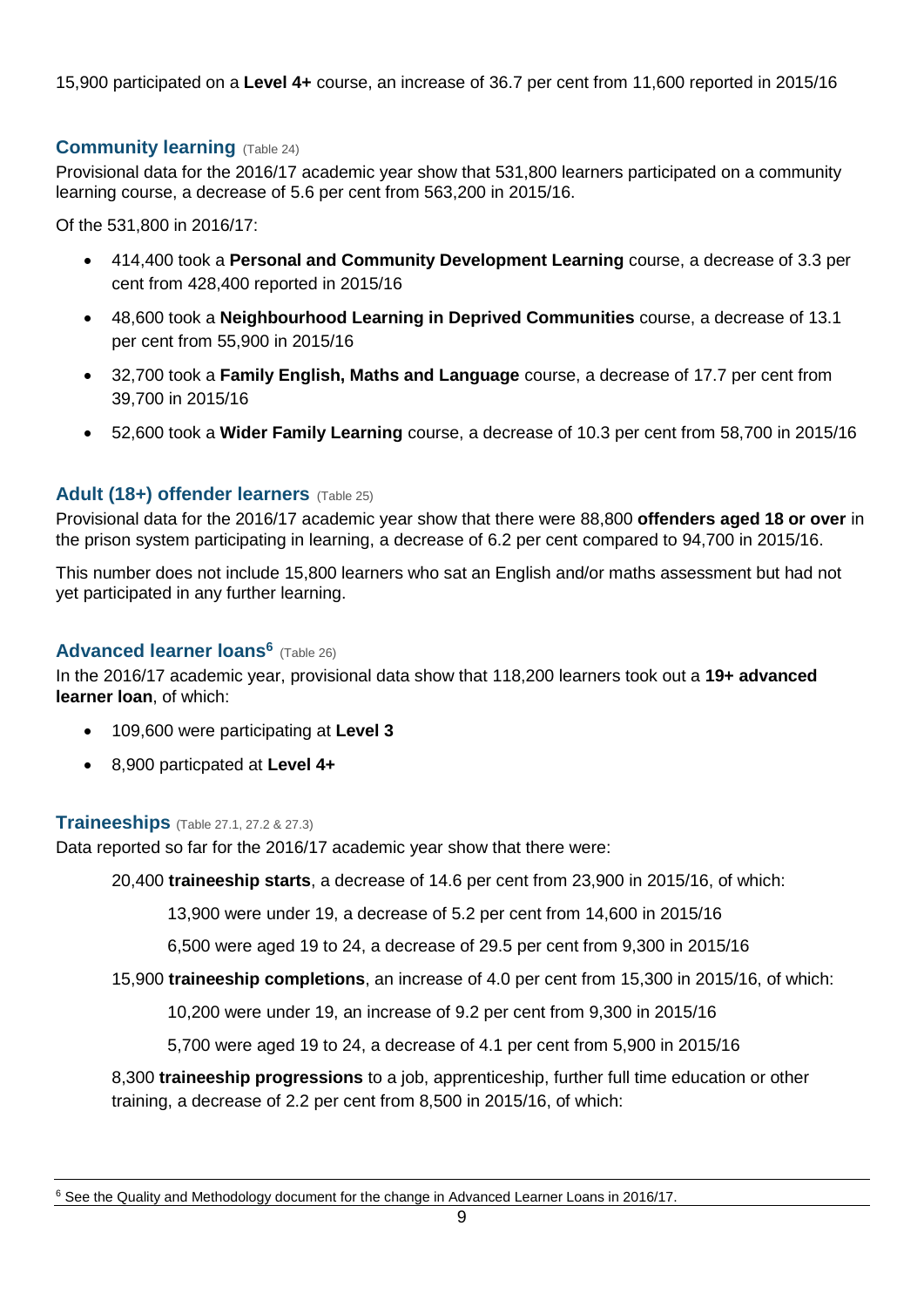5,800 were under 19, a decrease of 1.4 per cent on 2015/16<sup>7</sup>

2,600 were aged 19 to 24, a decrease of 3.8 per cent from 2,700 in 2015/16<sup>8</sup>

#### <span id="page-9-0"></span>**Further education supplementary tables**

Additional breakdowns of further education statistics are published online, please see here: [https://www.gov.uk/government/collections/fe-data-library.](https://www.gov.uk/government/collections/fe-data-library) These additional breakdowns include breakdowns by age, gender, ethnicity, learners with learning difficulties and/or disabilities, region, local authority, parliamentary constituency, sector subject area and funding stream.

<sup>7</sup> Note: the figure for both 2015/16 and 2016/17 is 5,800 after rounding to the nearest 100.

<sup>8</sup> Percentages are calculated on unrounded data.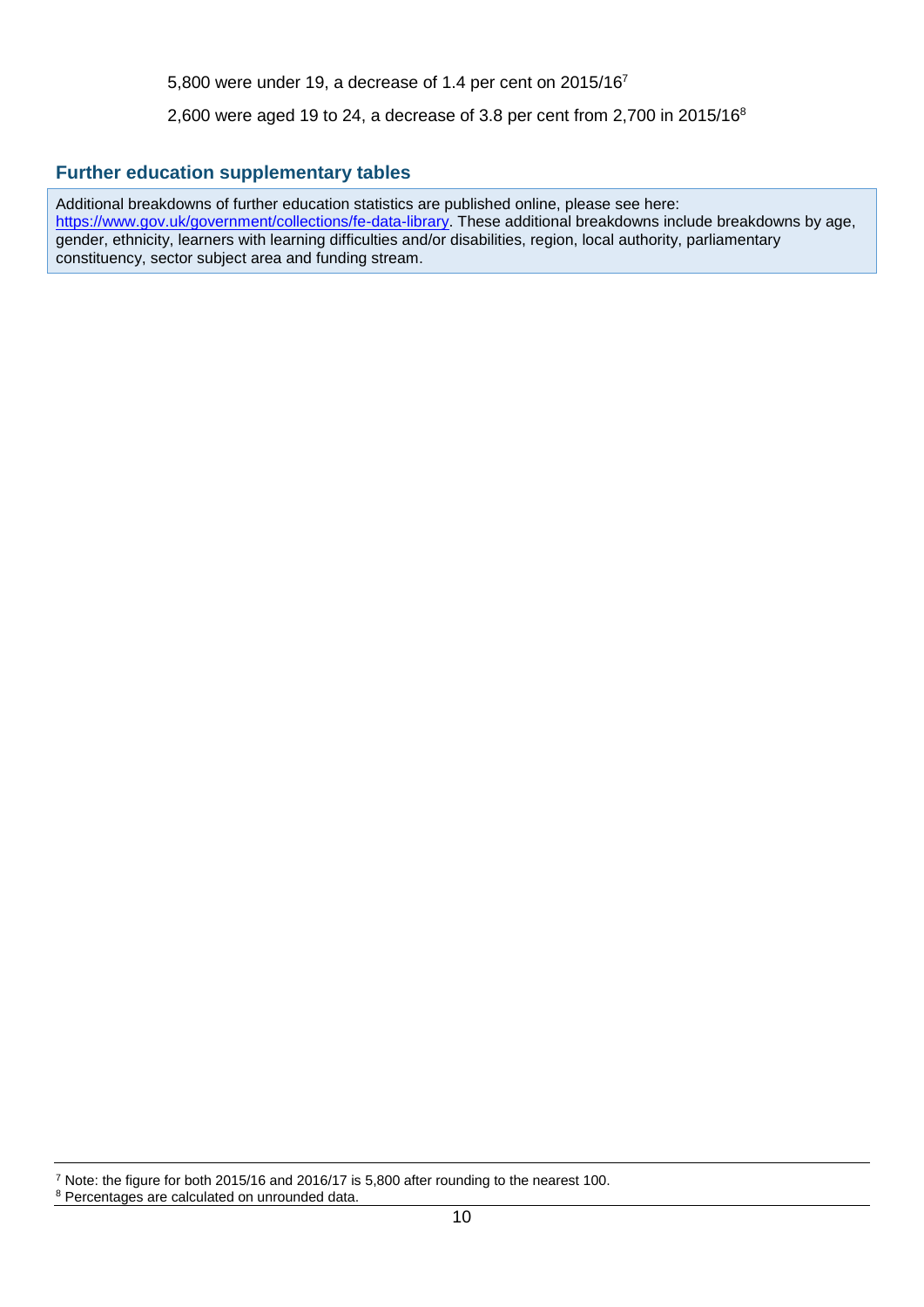# <span id="page-10-0"></span>**Further Education Statistics for England 2015/16**

The statistics in this section show the final, full-year figures for the latest academic year for which full-year data are available, and were first published in the November 2016 SFR.

|                                                | Summary and key headlines – 2015/16 final data as reported November 2016                                                                                                                                                                        |
|------------------------------------------------|-------------------------------------------------------------------------------------------------------------------------------------------------------------------------------------------------------------------------------------------------|
| Adult (19+)<br>further education<br>and skills | Participation in government-funded adult further education fell to 2,324,700<br>in 2015/16. The number of learners participating on Full Level 2 courses<br>declined to 659,300 and the number on Full Level 3 courses increased to<br>446,000. |
| Apprenticeship                                 | In 2015/16, apprenticeship participation increased to 899,400, the highest                                                                                                                                                                      |
| participation                                  | number on record.                                                                                                                                                                                                                               |
| Apprenticeship                                 | There were 509,400 apprenticeship starts in the 2015/16 academic year,                                                                                                                                                                          |
| starts                                         | an increase of 1.9 per cent on 2014/15.                                                                                                                                                                                                         |
|                                                | There have been 624,700 apprenticeship starts since May 2015 and<br>3,002,200 starts since May 2010.                                                                                                                                            |
| English and                                    | 803,800 adult learners participated on English and maths courses in                                                                                                                                                                             |
| maths                                          | 2015/16, a decrease of 11.2 per cent on 2014/15.                                                                                                                                                                                                |
| 24+ Advanced                                   | There were 95,000 learners with a 24+ Advanced Learning Loan in                                                                                                                                                                                 |
| learning loans                                 | 2015/16, an increase of 26.1 per cent on 2014/15.                                                                                                                                                                                               |
| Traineeships                                   | There were 24,100 Traineeship starts in 2015/16, an increase of 24.1 per<br>cent on 2014/15.                                                                                                                                                    |
| Community                                      | In 2015/16, there were 570,600 adult learners participating on a                                                                                                                                                                                |
| learning                                       | Community Learning course, a decrease of 6.4 per cent on 2014/15.                                                                                                                                                                               |
| Offender learning                              | There were 94,700 offenders aged 18 and over in the prison system<br>participating in learning in 2015/16, a decrease of 6.8 per cent on 2014/15.                                                                                               |

# <span id="page-10-1"></span>**Summary and key headlines – 2015/16 final data as reported November 2016**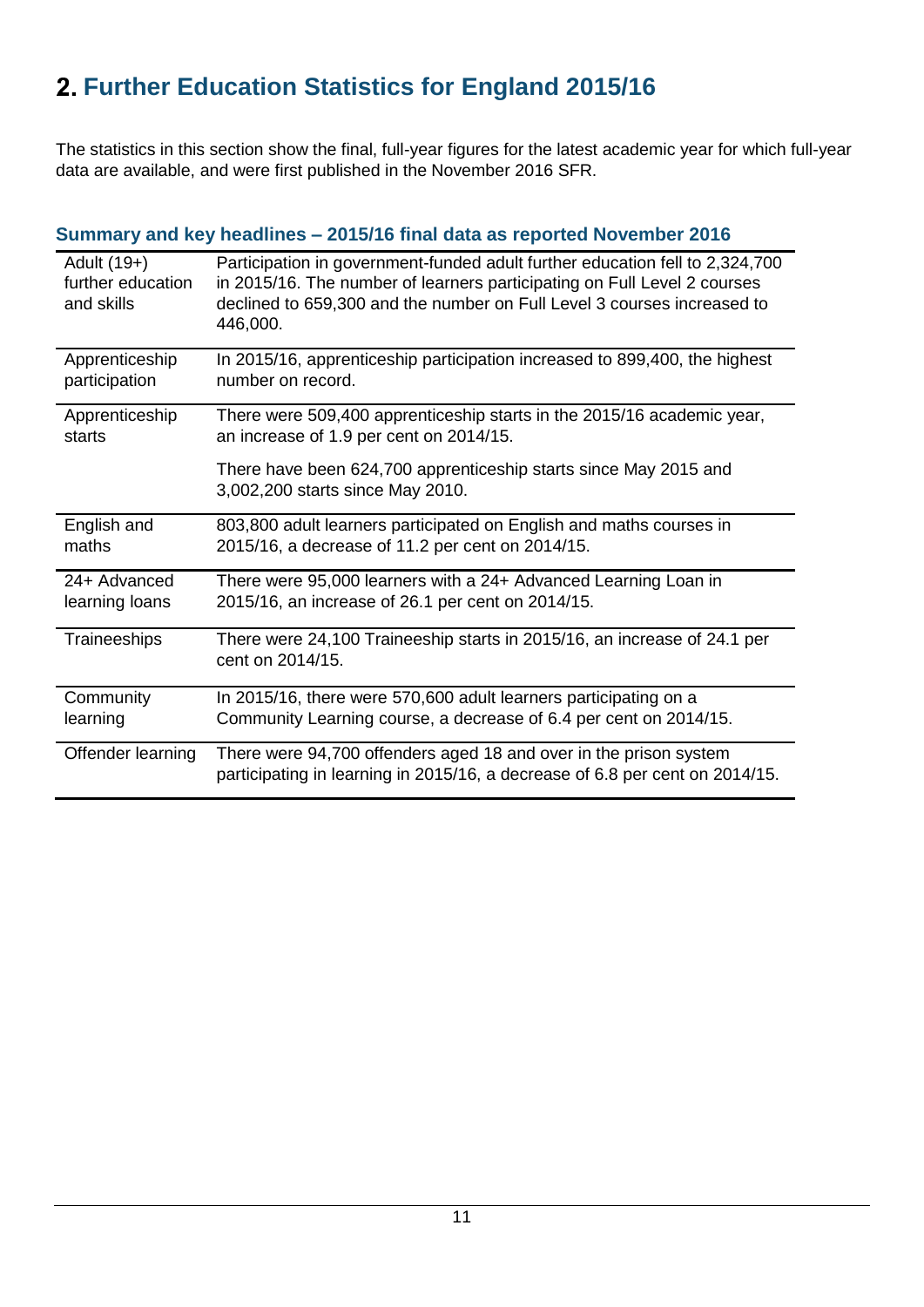### <span id="page-11-0"></span>**Adult (19+) learner participation and achievement** (Tables 1.1, 1.2 & 3)

Figure 1 shows that the total number of adult learners participating in government-funded further education in 2015/16 was 2,324,700, a decrease of 11.1 per cent on 2014/15. The total number of adult learners achieving a government-funded further education qualification was 1,694,500 in 2015/16, a decrease of 14.6 per cent on 2014/15.



Millions



Source: Individualised Learner Record

Figure 2 shows the number of adult learners participating on government-funded further education Level 2 courses decreased between 2010/11 and 2015/16 with a 15.4 per cent decrease seen in the most recent year. The number participating in Full Level 2 courses fell by 12.5 per cent between 2014/15 and 2015/16.

The number of adult learners participating in Level 3 courses increased by 3.0 per cent between 2014/15 and 2015/16. participation in Full level 3 courses increased by 6.2 per cent in the same period. This is in contrast to decreases observed in participation at Level 3 and Full level 3 between 2013/14 and 2014/15, and between 2012/13 and 2013/14:

|              | % change |            |         | % change   |         | % change |  |
|--------------|----------|------------|---------|------------|---------|----------|--|
|              |          | $12/13$ to |         | $13/14$ to |         |          |  |
|              | 2013/14  | 13/14      | 2014/15 | 14/15      | 2015/16 | 15/16    |  |
| Full Level 3 | 439.300  | $-11.3%$   | 419.900 | $-4.4%$    | 446.000 | 6.2%     |  |
| Level 3      | 488.100  | -17.9%     | 451,800 | $-7.4\%$   | 465.300 | $3.0\%$  |  |

The number of adult learners participating in Below Level 2 courses (excluding English and maths) declined sharply in 2015/16 to 465,500 (a decrease of 22.1 per cent from 2014/15), while the number participating in English and maths fell by 11.2 per cent between 2014/15 and 2015/16 to 803,800. There was an increase in the number of learners participating on Level 4+ courses, from 43,500 in 2014/15 to 58,300 in 2015/16.

See also table 1 for percentage change between 2014/15 and 2015/16 for adult (19+) further education, apprenticeship participation and apprenticeship starts by level and age.

<sup>&</sup>lt;sup>9</sup> Learner numbers for 2011/12 onwards are not directly comparable with earlier years.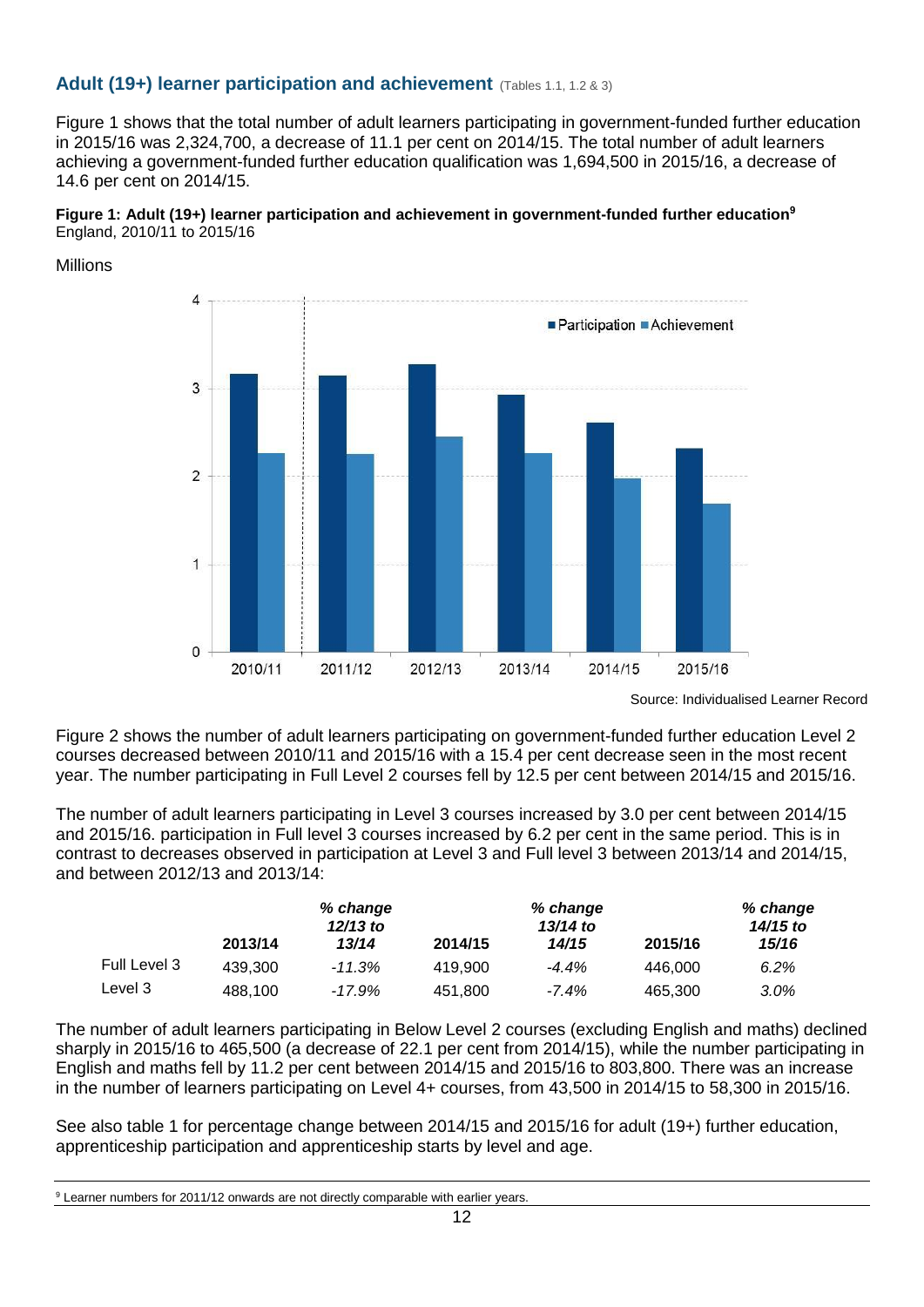**Table 1: Rates of change (2014/15 to 2015/16) - Adult (19+) further education, apprenticeship participation and apprenticeship starts by selected level and age** England, 2010/11 to 2015/16

| <b>Participation</b>        | Full<br>Level 2 | Full<br>Level 3 | Level $4+$ | Total    |
|-----------------------------|-----------------|-----------------|------------|----------|
| Adult (19+) FE & Skills     | $-12.5%$        | $6.2\%$         | 33.9%      | $-11.1%$ |
| All age Apprenticeships     | $-0.7\%$        | 5.6%            | 47.7%      | 3.2%     |
| Adult (19+) Apprenticeships | $-1.6%$         | 5.0%            | 46.7%      | 2.9%     |
| Under 19 Apprenticeships    | $1.6\%$         | $8.3\%$         | 65.8%      | 4.1%     |
| <b>Starts</b>               |                 |                 |            |          |
| All age Apprenticeships     | $-2.3%$         | $5.0\%$         | 37.4%      | 1.9%     |
| Adult (19+) Apprenticeships | $-3.9\%$        | $3.8\%$         | 36.4%      | $1.0\%$  |
| Under 19 Apprenticeships    | 1.6%            | $9.3\%$         | 53.9%      | $4.4\%$  |

Source: Individualised Learner Record

**Figure 2: Adult (19+) learner participation in government-funded further education by level**<sup>10</sup> England, 2010/11 to 2015/16



Source: Individualised Learner Record

#### <sup>10</sup> Learner numbers for 2011/12 onwards are not directly comparable with earlier years.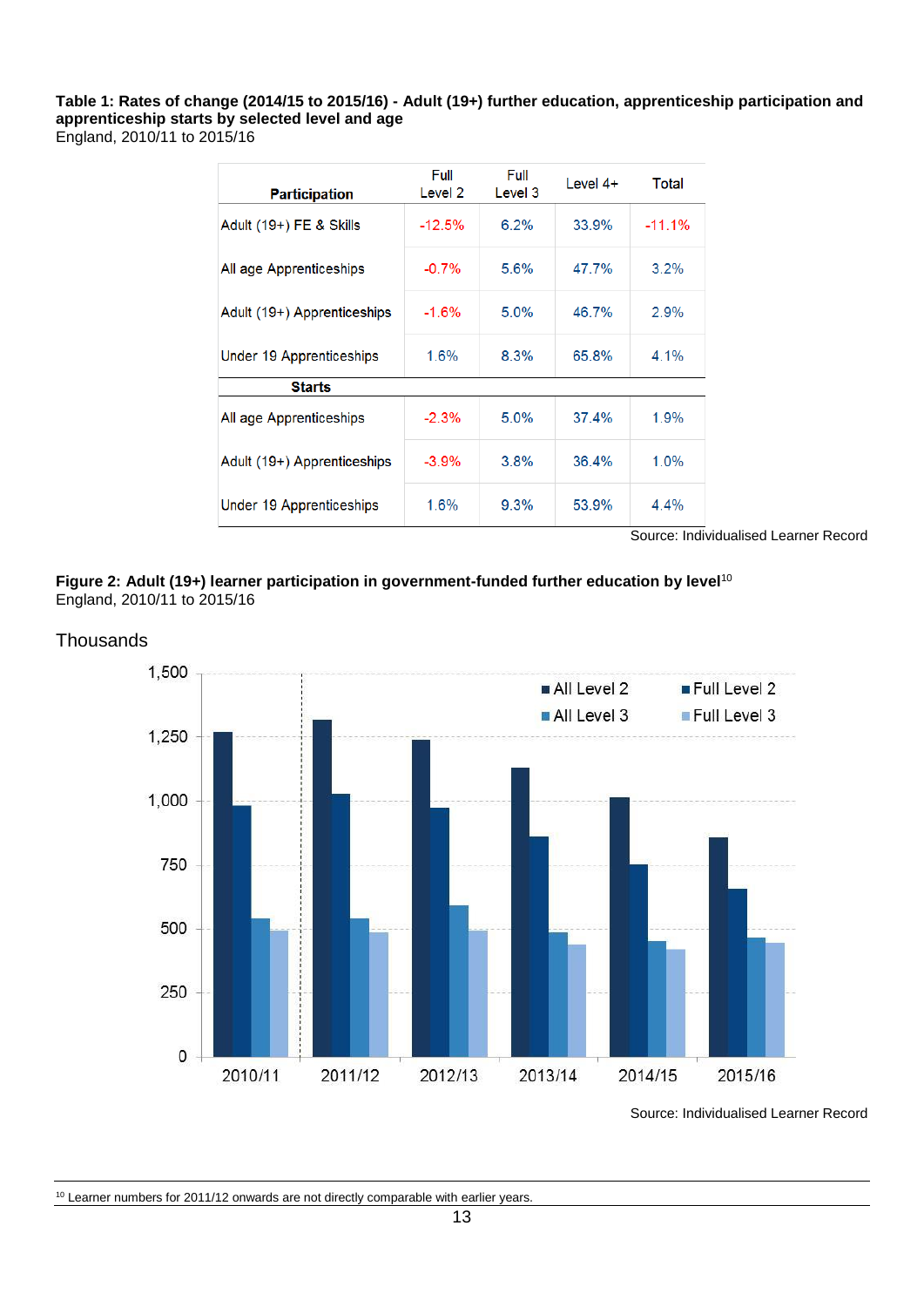#### **Figure 3: Adult (19+) learner achievements in government-funded further education by level<sup>4</sup>** England, 2010/11 to 2015/16

## **Thousands**



Source: Individualised Learner Record

# **Adult (19+) demographic summary of FE and skills participation (2015/16)**

Of the 2,324,700 adult learners participating in further education in 2015/16:

- 57.9 per cent were female and 42.1 per cent were male
- 16.0 per cent declared a learning difficulty and/or disability
- 20.2 per cent were from a Black or Minority Ethnic background (including Mixed, Asian, Black and Other Ethnic Group learners)
- 317,800 learners aged 19+ benefited from support for the unemployed in 2015/16. These are defined as those learners reporting that they were in receipt of Employment and Support Allowance - Work Related Activity Group (ESA WRAG), Jobseeker's Allowance (JSA) or Universal Credit (if unemployed and looking for work).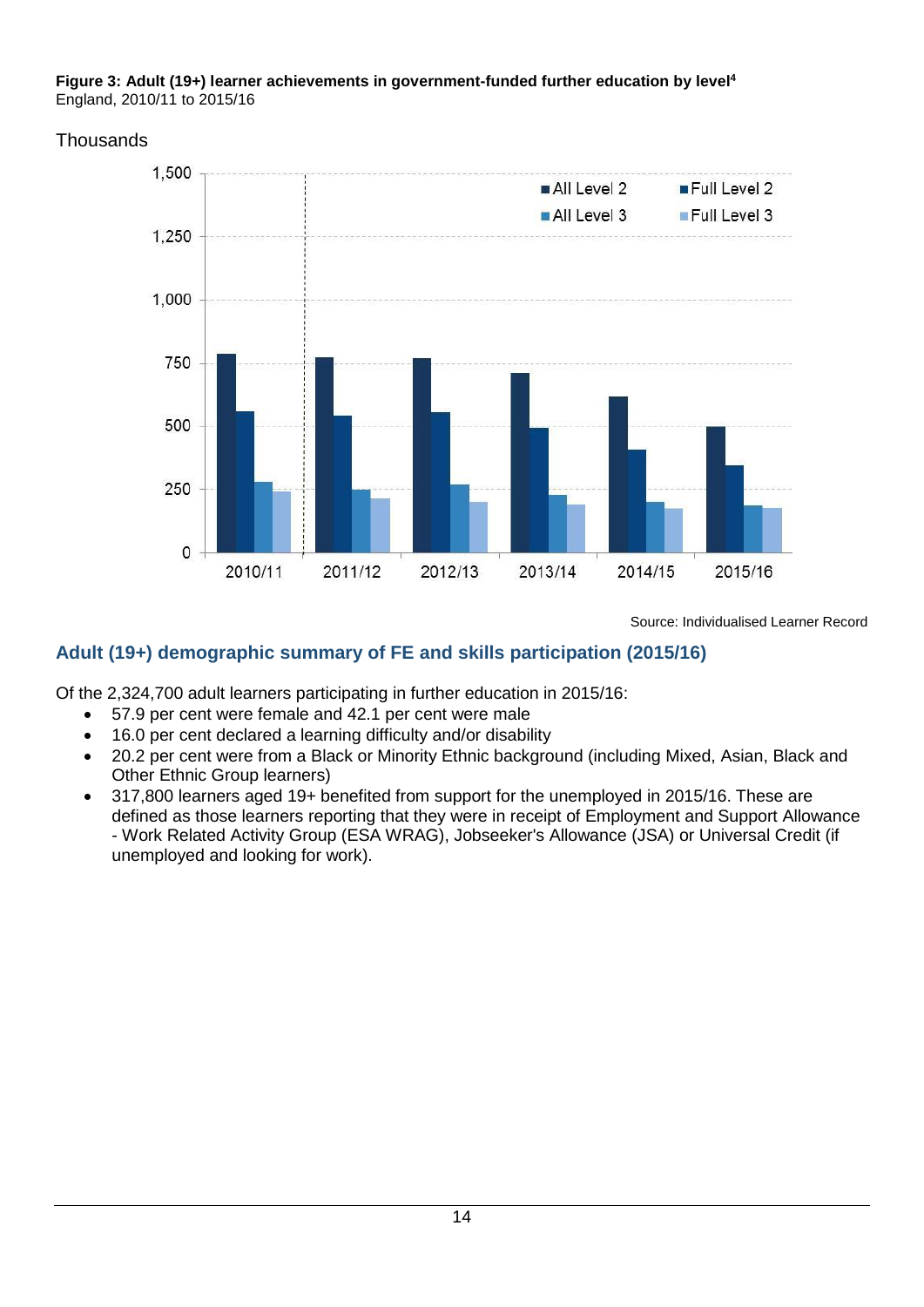#### <span id="page-14-0"></span>**Apprenticeships** (Tables 2, <sup>6</sup> & 7)

#### **Measures of apprenticeships**

Two measures of Apprenticeships are presented to give a clearer view of the changes and trends in Apprenticeships in England:

- Participation refers to the number of people who are undertaking an apprenticeship in a given time period. This measure is helpful for quantifying the number of people on an apprenticeship programme throughout the academic year. An apprentice studying towards more than one apprenticeship at the same level is counted once.
- Starts refer to the number of programmes that begin in a given time period. This measure is helpful in determining the take-up of programmes. An apprentice is counted for each apprenticeship they start.

The apprenticeship programme has expanded since 2010/11 as a result of increased government investment in adult apprenticeships. More recently apprenticeship policy has focused on raising standards, improving the quality and introducing minimum durations of apprenticeships. This means some learners find it more difficult or take longer to complete their apprenticeship.

24+ Advanced learning loans were introduced in August 2013, and withdrawn for apprenticeships in March 2014. This appears to have affected learner numbers on Level 3 and above courses and apprenticeships for ages 24 and over in 2013/14. This should be noted when comparing the 2014/15 volumes with 2013/14.

#### **Participation**

Figure 5 shows that all age apprenticeship participation has increased since 2010/11 to 899,400 Apprenticeships in 2015/16, the highest number since records began.

Apprenticeship participation increased between 2014/15 and 2015/16 for both under 19s and those aged 25 and over, but decreased for the 19-24 age group.

## **Figure 5: Apprenticeship participation by age<sup>11</sup>**

England, 2010/11 to 2015/16



**Thousands** 

Source: Individualised Learner Record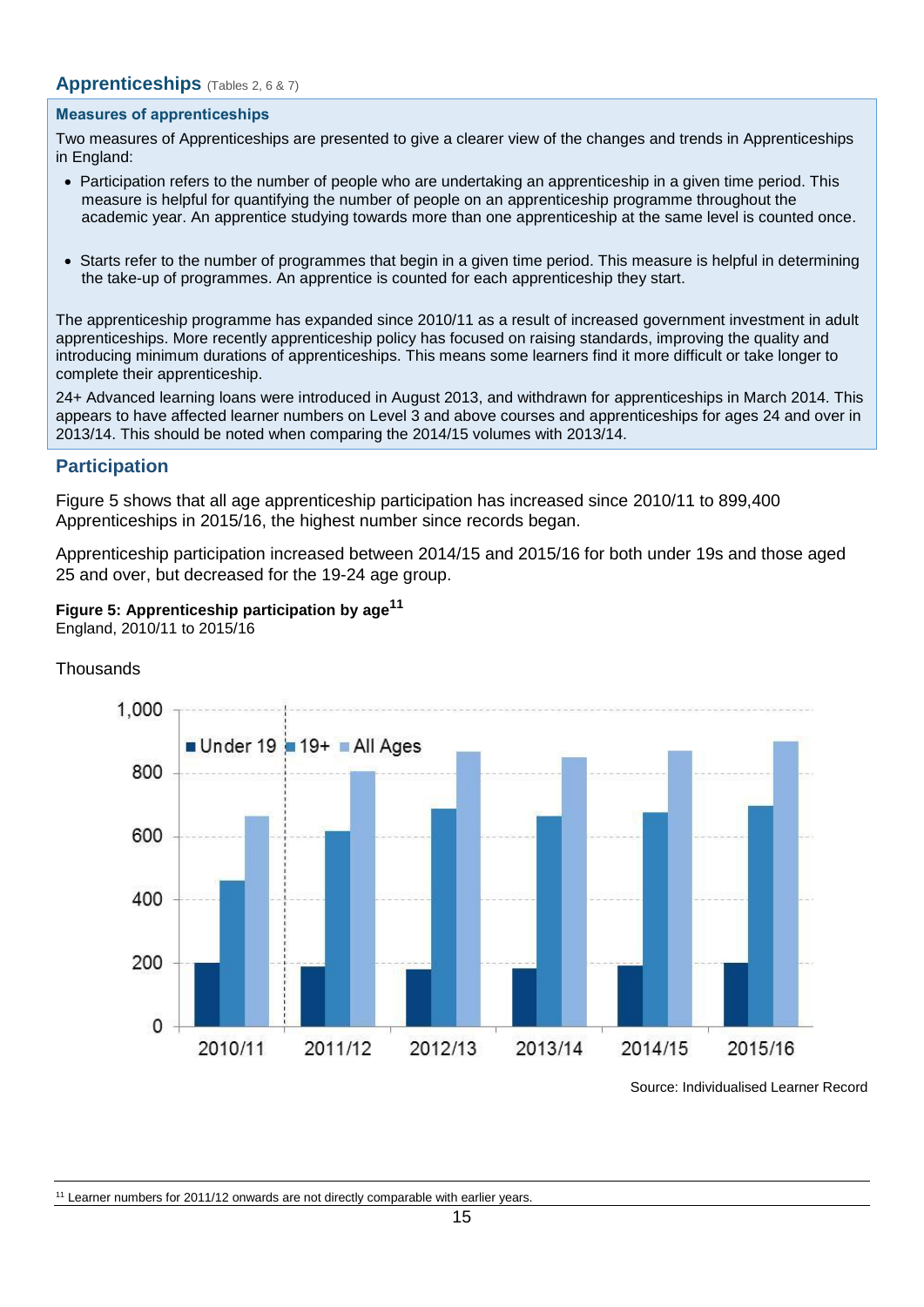513,600 apprentices were participating on an intermediate level apprenticeship in 2015/16, a decrease on 2014/15 figures. An increase was seen for higher level apprenticeships to 43,800 in 2015/16 and there was an increase in advanced level apprenticeships to 368,600.

Of 899,400 apprenticeships participating in 2015/16:

- 51.1 per cent were female and 48.9 per cent were male
- 9.3 per cent declared a learning difficulty and/or disability
- 10.6 per cent were from a Black or Minority Ethnic background (including Mixed, Asian, Black and Other Ethnic Group learners)

### **Starts and achievements**

Figure 6 shows that following a decline in apprenticeship starts between 2011/12 and 2013/14, mostly due to a fall at advanced level, there was an increase of 13.5 per cent in 2014/15, and then an increase of 1.9 per cent in 2015/16. Achievements have remained strong, with an increase seen in 2015/16.

#### **Figure 6: Apprenticeship atarts and achievements by level<sup>12</sup>** England, 2010/11 to 2015/16



Source: Individualised Learner Record

 $12$  Starts and achievements for 2011/12 onwards are not directly comparable with earlier years.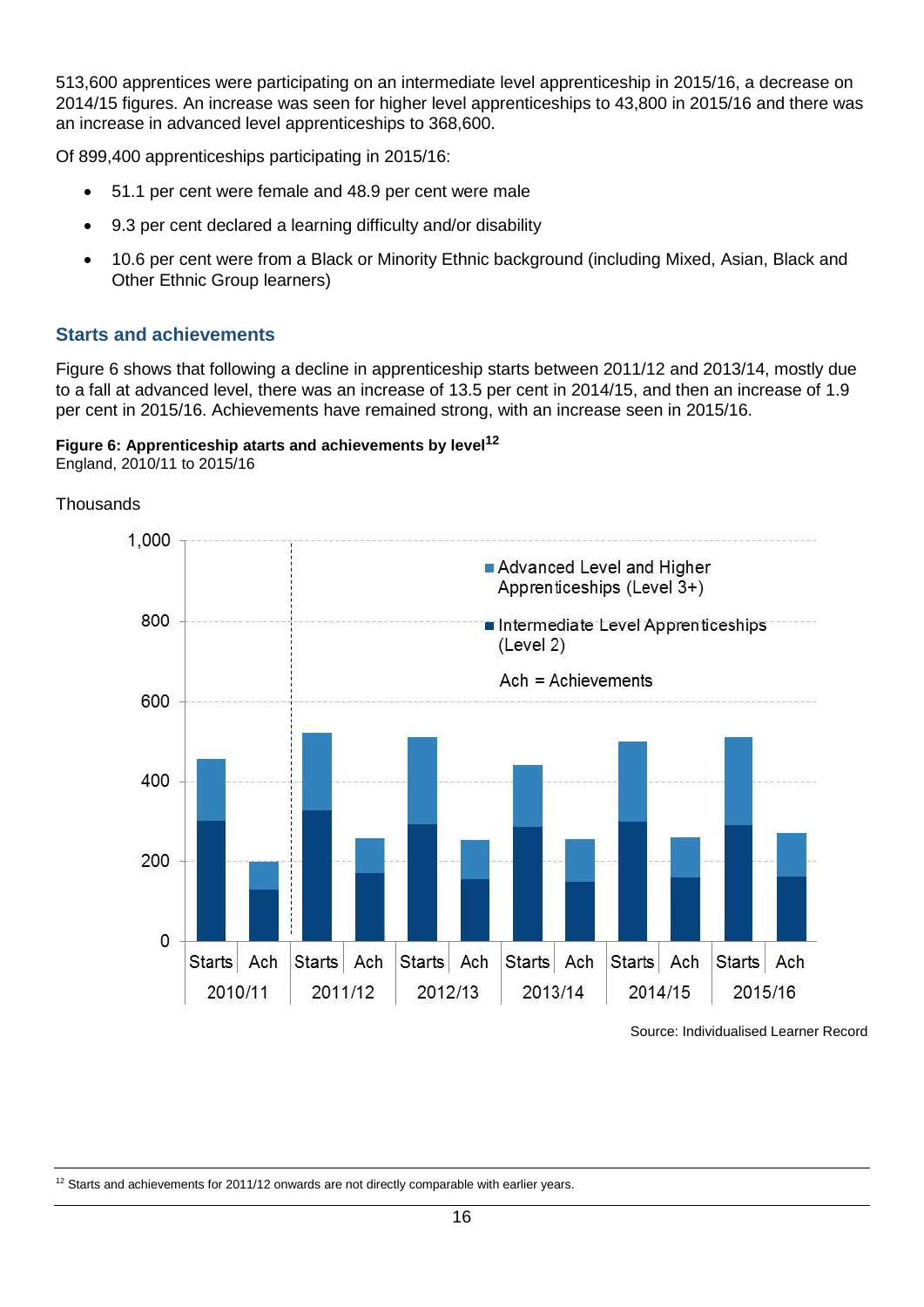The length of an apprenticeship is typically more than a year and apprenticeship achievement is recorded against the year it was achieved, not the year it was started.

There were 509,400 apprenticeship starts in the 2015/16 academic year, an increase of 1.9 per cent on 2014/15, with increases across all levels. An increase was seen overall in apprenticeship achievements, to 271,700 in 2015/16. Apprenticeship achievements rose for those aged under 19 and those aged 25 and over, but fell slightly for those aged 19 to 24.

In 2015/16, there were 4,300 starts on apprenticeship standards (previously referred to as trailblazers - see the glossary for more information) – up from 400 in 2014/15.

The first starts on the new apprenticeship standards were in September 2014. The volume of starts on apprenticeship standards by Level can be found in a supplementary table.

Final data show that there were 212,900 apprenticeship starts for which a payment was made through the Apprenticeship Grant for Employers (AGE 16 to 24) scheme between February 2012 and July 2016. A further 7,200 were in the pipeline (started but not yet paid).

#### **Starts since May 2010 and May 2015**

The government has committed to reaching 3 million apprenticeships by 2020<sup>13</sup> from May 2015. With 115,300 apprenticeship starts in quarter 4 in 2014/15, there have been 780,300 starts reported to July 2016 since May 2015, and 3,157,800 starts reported to July 2016 since May 2010 (including 64,500 starts in quarter 4 2009/10).

### **Planned length of stay**

Minimum durations have been in place for framework-based apprenticeships since August 2012. For learners aged 16 to 18, apprenticeships must last at least 12 months, but for learners aged 19 and over there is more flexibility, as some adults have prior learning / attainment and can complete more quickly (for example if the training provider can evidence prior learning the minimum duration is reduced to 6 months). For new apprenticeship standards the minimum duration is 12 months, with no exceptions.

Based on the planned end date, the number of apprenticeship starts with a planned length of stay of less than 12 months decreased sharply by 83.2 per cent between 2011/12 and 2012/13 to 34,300 and remained low in 2015/16 at 40,300.

Apprenticeship starts by age and planned length of stay can be found in supplementary tables:

<https://www.gov.uk/government/statistical-data-sets/fe-data-library-apprenticeships>

<sup>13</sup> <https://www.gov.uk/government/news/government-kick-starts-plans-to-reach-3-million-apprenticeships>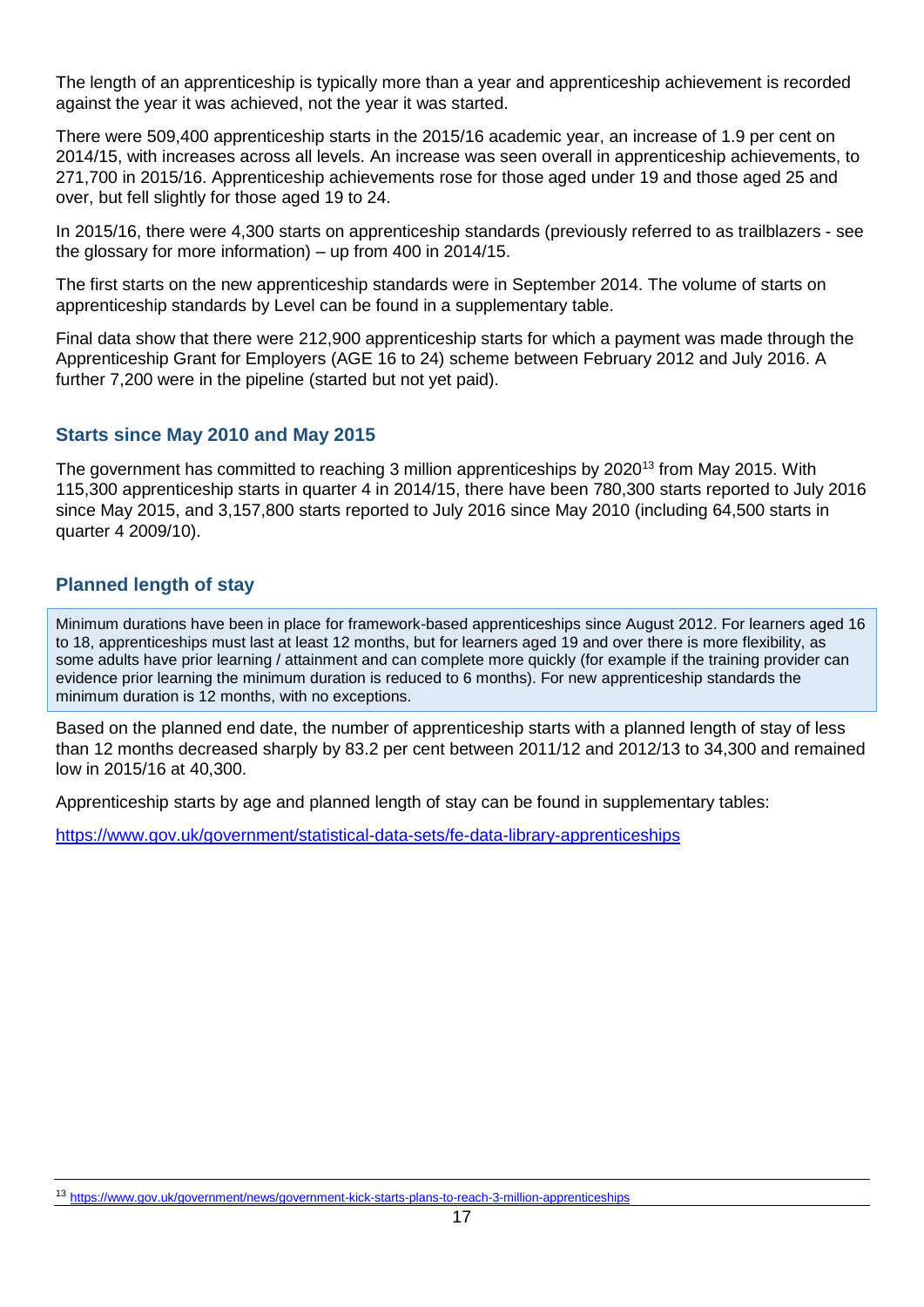### <span id="page-17-0"></span>**Adult (19+) English and maths** (Table 4)

Figure 7 shows that adult learner participation on English and maths courses rose between 2010/11 and 2011/12, but has since fallen from 1,083,000 in 2011/12 to 803,800 in 2015/16.

The number of learners participating on an English course fell by 12.7 per cent between 2014/15 and 2015/16 to 583,600; the number of learners participating on a maths course fell by 10.7 per cent to 557,400 and numbers participating on an English for Speakers of Other Languages (ESOL) course fell by 15.6 per cent to 110,600.





Source: Individualised Learner Record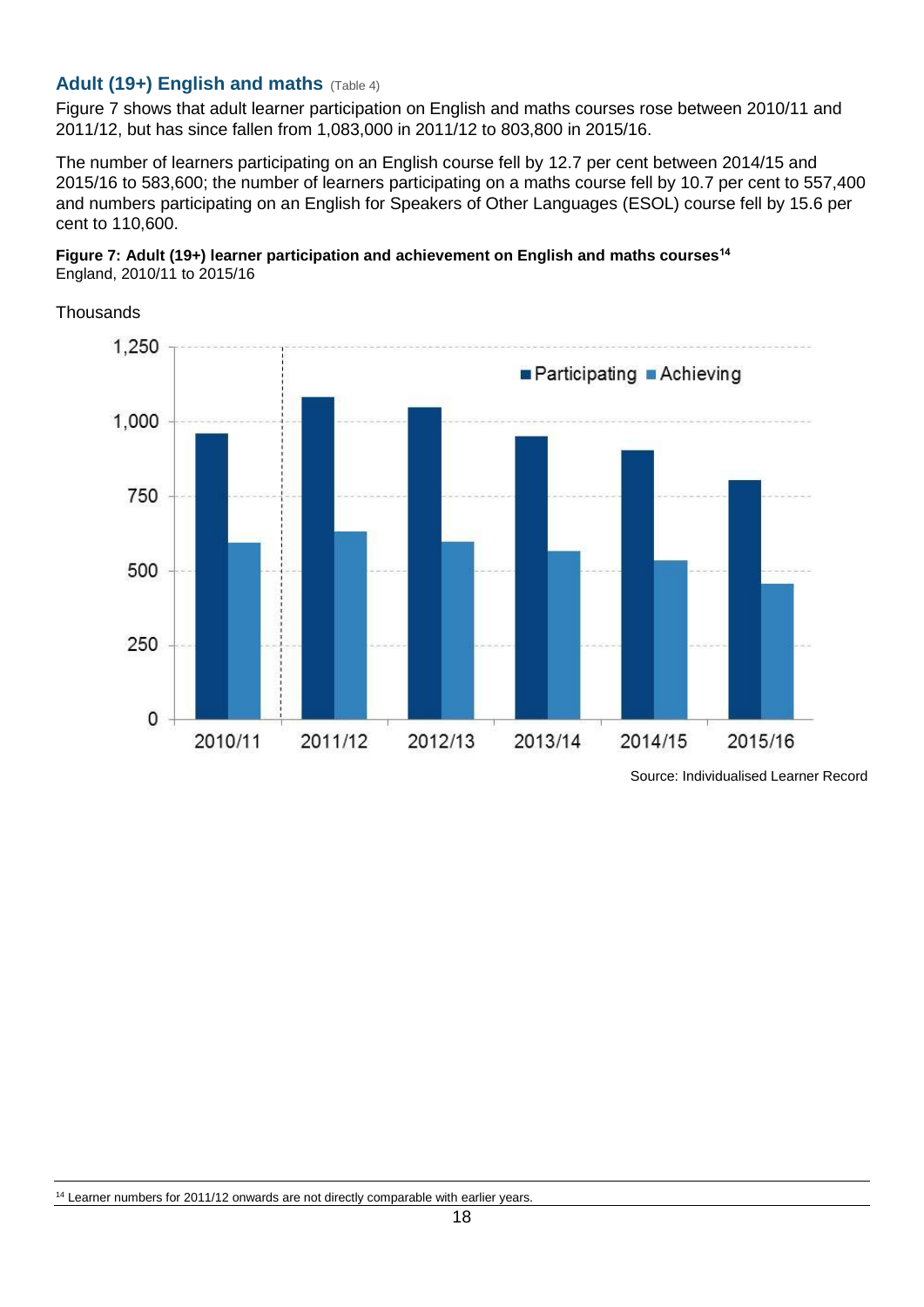### <span id="page-18-0"></span>**Community learning** (Table 9)

Figure 8 shows that the number of learners participating on community learning courses in 2015/16 decreased by 6.4 per cent on 2014/15 to 570,600. Achievements fell by 6.4 per cent over the same period to 512,900.

# **Figure 8: Community learning participation and achievement<sup>15</sup>**

England, 2010/11 to 2015/16



**Thousands** 

### <span id="page-18-1"></span>Adult (18+) offender learning (Table 10.1 & 10.2)

In 2015/16 there were 94,700 offenders aged 18 and over in the prison system participating in learning, a decrease of 6.8 per cent on 2014/15. 82,700 achieved a learning outcome, an decrease of 2.6 per cent on 2014/15. These offenders were funded via the Offenders' Learning and Skills Service (OLASS) budget.

<sup>&</sup>lt;sup>15</sup> Learner numbers for 2011/12 onwards are not directly comparable with earlier years.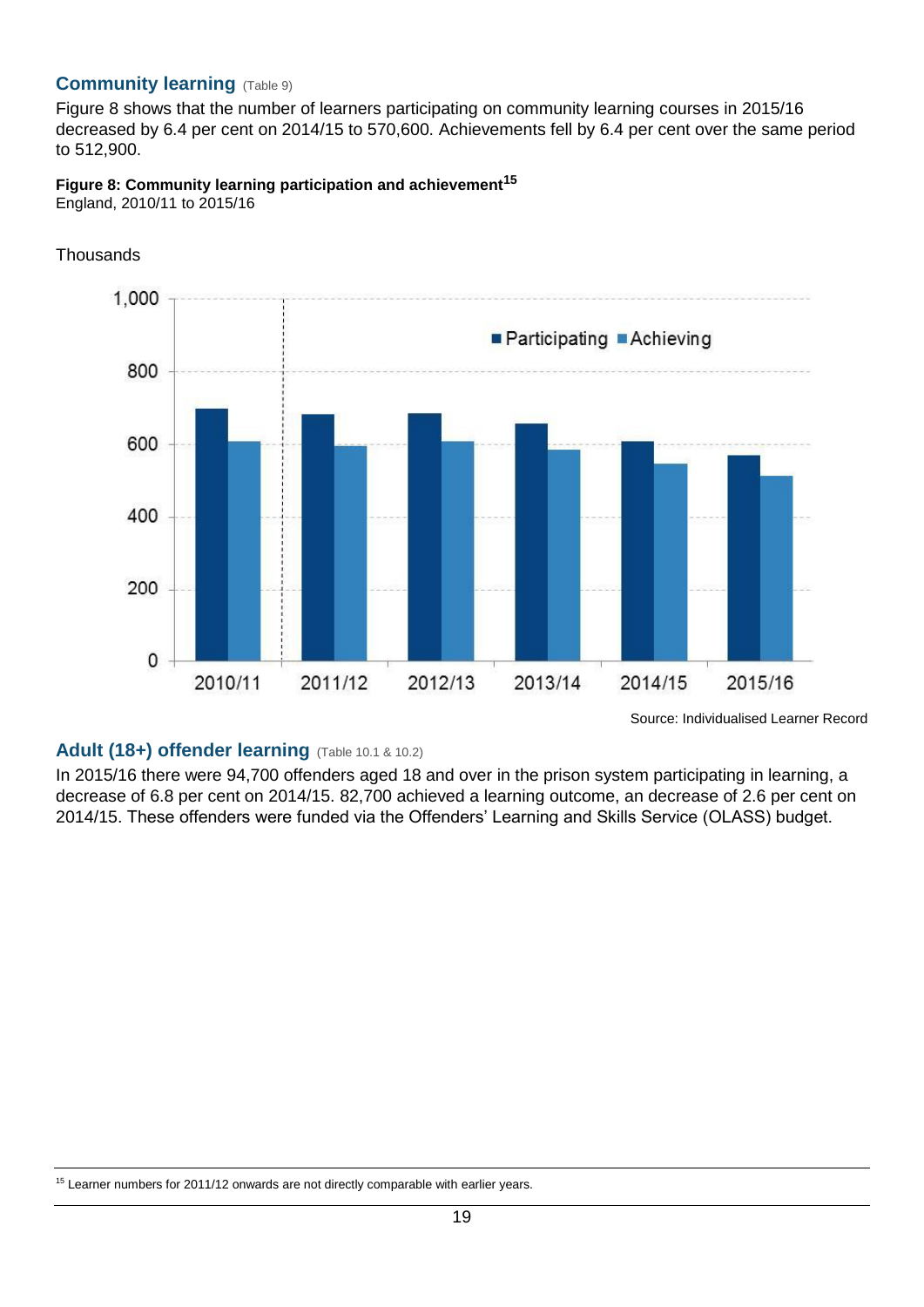## <span id="page-19-0"></span>**24+ Advanced learning loans** (Table 11)

The number of learners with an advanced learning loan reported through the Individualised Learner Record (ILR) differ from data showing loan applications [\(https://www.gov.uk/government/collections/further-education\)](https://www.gov.uk/government/collections/further-education) and loans paid [\(http://www.slc.co.uk/official-statistics/financial-support-awarded/england-further-education.aspx\)](http://www.slc.co.uk/official-statistics/financial-support-awarded/england-further-education.aspx).

24+ advanced learning loans application information is released monthly. This data relates to applications received for FE provision in the 2013/14, 2014/15 and 2015/16 academic years funded through 24+ advanced learning loans. The data used to produce the publication are sourced from the Student Loans Company (SLC) application database. The data refer to received applications, including those not yet processed, and will therefore be different than actual number of learners participating on a course with a 24+ advanced learning loan.

The SLC advanced learner loans paid in England data were released on 23 June 2016. These data refer to all payments made to FE providers on behalf of learners, and numbers of learners will be lower than the ILR numbers. Only payments made between August 2013 and April 2016 are captured, whilst the ILR captures learners on a course with an advanced learning loan that started during this period, including some where the first scheduled payment date is beyond the end of April 2016.

Final data for the 2015/16 academic year show there were 95,000 learners with a 24+ advanced learning loan, an increase of 26.1 per cent on 2014/15. Of these there were:

- 89,000 learners with a 24+ advanced learning loan participating at Level 3
- 6,300 learners with a 24+ advanced learning loan participating at Level 4+

## <span id="page-19-1"></span>**Traineeships** (Tables 12.1, 12.2 & 12.3)

In the 2015/16 academic year show there were 24,100 traineeship starts, an increase of 24.1 per cent on the previous year. Of these there were:

- 14,700 traineeship starts aged under 19
- 9,400 traineeship starts aged 19 to 24

There were 17,400 traineeship completions in 2015/16, of which 10,500 were aged under 19 and 6,900 were aged 19 to 24.

There were 10,500 traineeship progressions in 2015/16. Of these, 7,000 were progressions to a job, apprenticeship, further full time education or other training for those aged under 19, and 3,400 were progressions to a job or apprenticeship for those aged 19-24.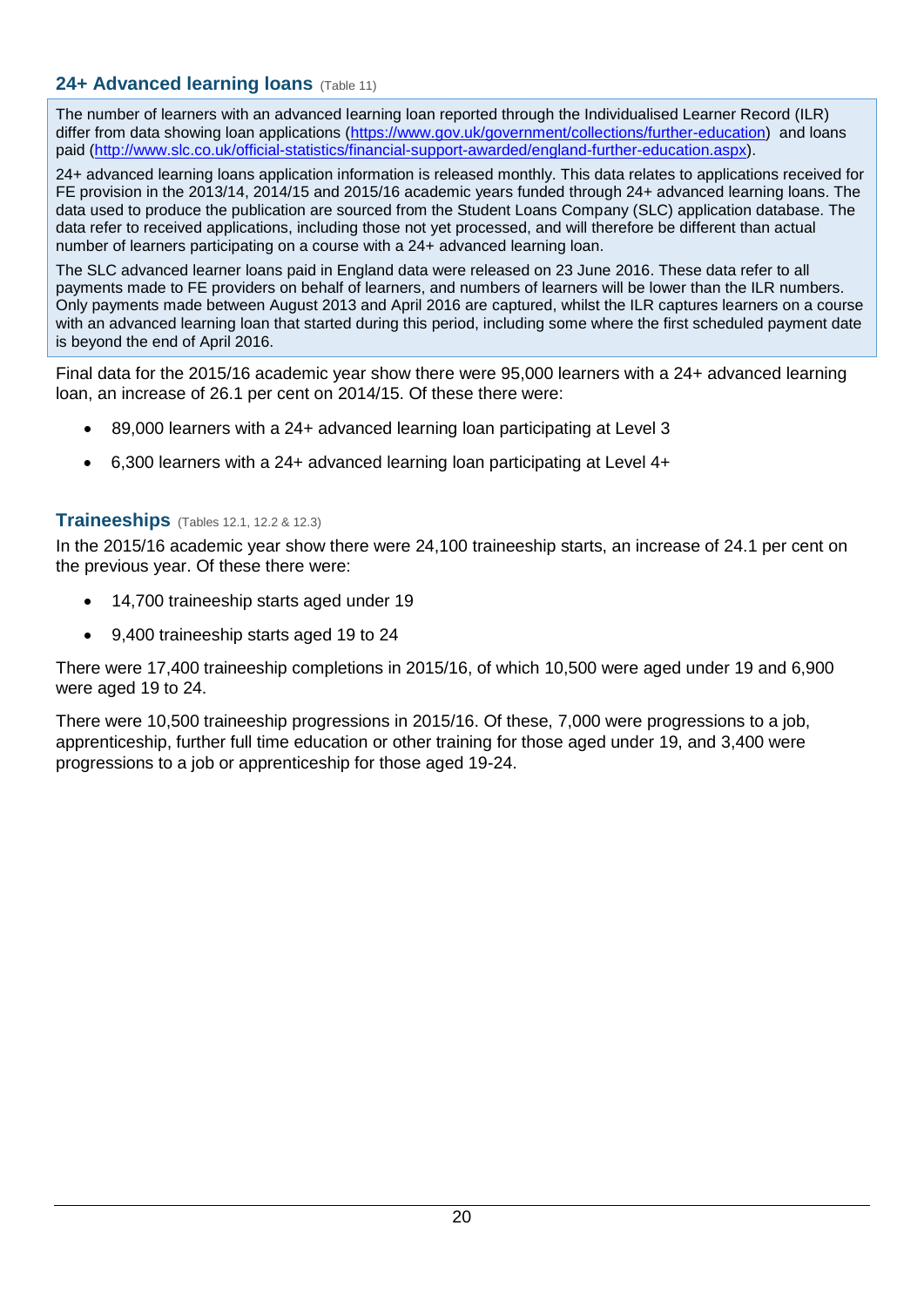## <span id="page-20-0"></span>**Qualification Achievement Rates (QARs)** (Tables 14.1 & 14.2)

Qualification Achievement Rates (QARs), previously referred to as success rates, are calculated for individual qualifications. They show how many learners that started a qualification went on to successfully complete it. Achievement rates are typically calculated at a qualification level, but can be aggregated across different types of course, or for particular colleges or providers.

Prior to 2013/14 QARs were calculated using different methodologies for each of the different strands of further education provision. Employer-based provision (apprenticeships and workplace learning (WPL)) used a primary *Overall* achievement rate measure (based on the later of the actual and planned end dates) and a secondary *Timely* measure (based on the planned end date). However, Education and Training (E & T) provision had a different measure that was based upon the learning planned end date.

In the 2013/14 academic year the methodologies were aligned to give a consistent method of calculation across all provision areas, following changes to government-funded learning provision. E & T provision has adopted the Overall and Timely measures as used in apprenticeships and WPL. The Overall measure will be the principal measure and the one reported in this SFR, and will be used to assess the quality of provision against the minimum standards that are expected for funded training. The Timely measure will also be produced as a supporting measure.

The change in E & T methodology causes a break in the time series for these statistics and means that the qualification achievement rates for 2013/14 onwards cannot be directly compared with those from the previous years. See<https://www.gov.uk/government/publications/sfa-qualification-success-rates-rationale-for-2013-to-2014> for more details of the changes. In 2014/15 the E & T and WPL achievement rates were combined into a single measure for E & T.

In 2014/15 there was a problem with the Qualification Management Application (QMA) of an awarding organisation that meant further education providers may have been unable to record results or obtain certificates during the period April to July 2015. In the majority of cases certificates were issued in time, although there is a risk that some results were missing or recorded in error.

Apprenticeship providers responded to this issue in different ways depending on their delivery models and the individual needs of learners and it may have resulted in a higher or lower QAR for different frameworks. For this reason there is the potential for some variation in the achievement rates between providers for specific frameworks but the data indicate that the impact on the overall rates presented here will be negligible.

There is no evidence of an impact on overall education and training achievement rates. The affected cohort for the duration of the QMA issues represents less than 4% of the total aims in scope for the 2014/15 E&T achievement rate calculations, and only a small fraction of these will have experienced problems.

The QAR methodology was changed in 2015/16, please see the Quality and Methodology document for details and for an impact assessment.

#### **15 June QAR update**

The 2015/16 QAR figures in Tables 14.1 and 14.2 originally published in 16 February 2017 SFR have been refreshed in this revision to the March 2017 SFR.

This coincides with the publication of the National Achievement Rates Tables (NARTs) 2015 to 2016 on 15 June 2017 [\(https://www.gov.uk/government/collections/sfa-national-success-rates-tables\)](https://www.gov.uk/government/collections/sfa-national-success-rates-tables), and aligns with a corrected methodology used to calculate provider achievement rates.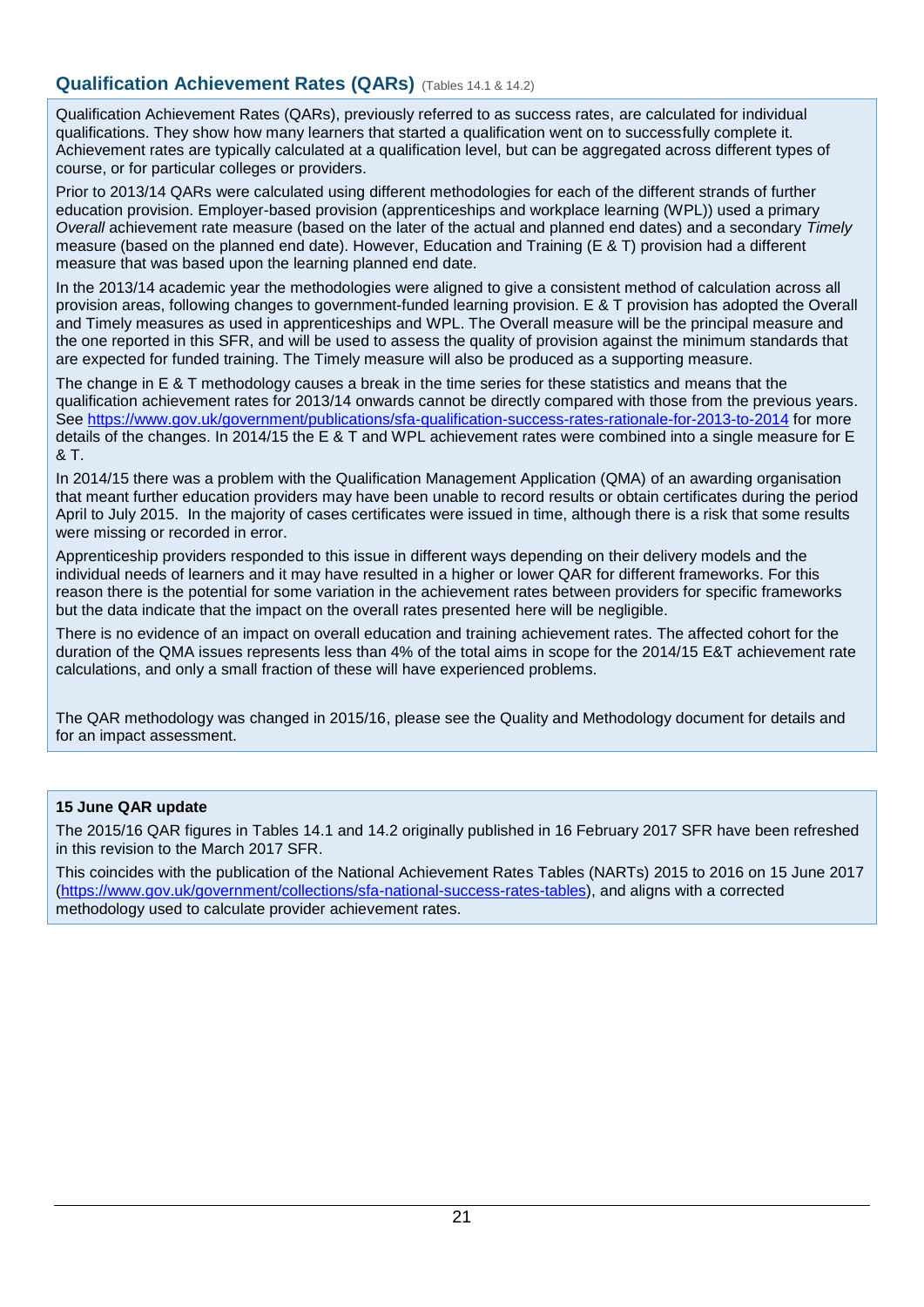The analysis and charts in this section show QARs figures for 2013/14 to 2015/16 are **based on the new 2015/16 methodology**.

Figure 9 shows that adult (19+) Education and Training achievement rates, from which the following can be seen when comparing 2013/14 to 2015/16:

- English and maths achievement rates have decreased by 1.3 percentage points (from 80.3 per cent to 79.0 per cent)
- Full level 2 achievement rates have increased by just over 1 percentage point (from 86.7 per cent to 87.8 per cent)
- Full level 3 achievement rates have decreased slightly by 0.2 percentage points (from 80.0 per cent to 79.8 per cent)

**Figure 9: Adult (19+) education and training achievement rates 2013/14 to 2015/16**

England, 2013/14 to 2015/16



 $\blacksquare$  2013/14  $\blacksquare$  2014/15  $\blacksquare$  2015/16

Figure 10 shows that achievement rates for all age apprenticeships have decreased between 2013/14 and 2015/16 by 0.9 percentage points (from 67.9 per cent to 67.0 per cent).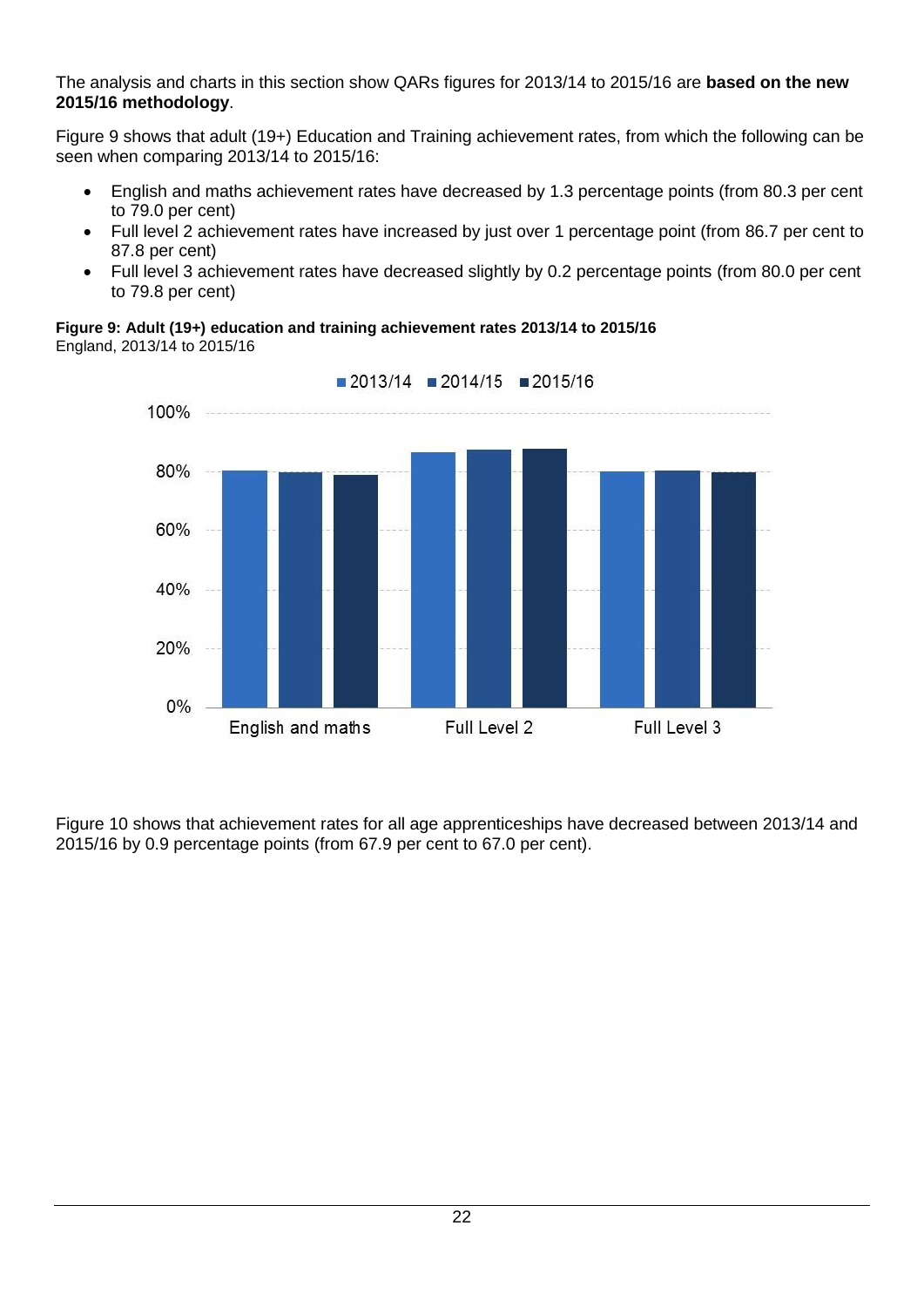#### **Figure 10: All age apprenticeship achievement rates 2013/14 to 2015/16** England, 2013/14 to 2015/16



In 2015/16, adult (19+) education and training QARs were:

- 85.9 per cent for all education and training, a decrease of 0.5 percentage points compared with 2014/15 and 79.0 per cent for English and maths qualifications, a decrease of 0.9 percentage points compared with 2014/15
- 83.6 per cent for Level 2 qualifications, a decrease of 1.8 percentage points compared with 2014/15 (87.8 per cent for Full level 2, an increase of 0.3 percentage points)
- 80.5 per cent for Level 3 qualifications, a decrease of 1.1 percentage points compared with 2014/15 (79.8 per cent for Full level 3, a decrease of 0.6 percentage points)

In 2015/16, apprenticeship QARs were:

- 67.0 per cent for all apprenticeships, a decrease of 0.5 percentage points compared with 2014/15
- 66.5 per cent for intermediate level apprenticeships, a decrease of 0.7 percentage points compared with 2014/15
- 68.5 per cent for advanced level apprenticeships, an increase of 0.2 percentage points compared with 2014/15
- 58.3 per cent for higher level apprenticeships, a decrease of 0.5 percentage points compared to 2014/15
- 66.2 per cent for apprenticeships by those aged 19 and over, an increase of 0.2 percentage points compared with 2014/15
- 69.3 per cent for apprenticeships by those aged under 19, a decrease of 1.4 percentage points compared with 2014/15

A more detailed breakdown of QARs can be found in the 'National Achievement Rates Tables', which are a set of supplementary tables to this SFR which can be found here: <https://www.gov.uk/government/collections/sfa-national-success-rates-tables>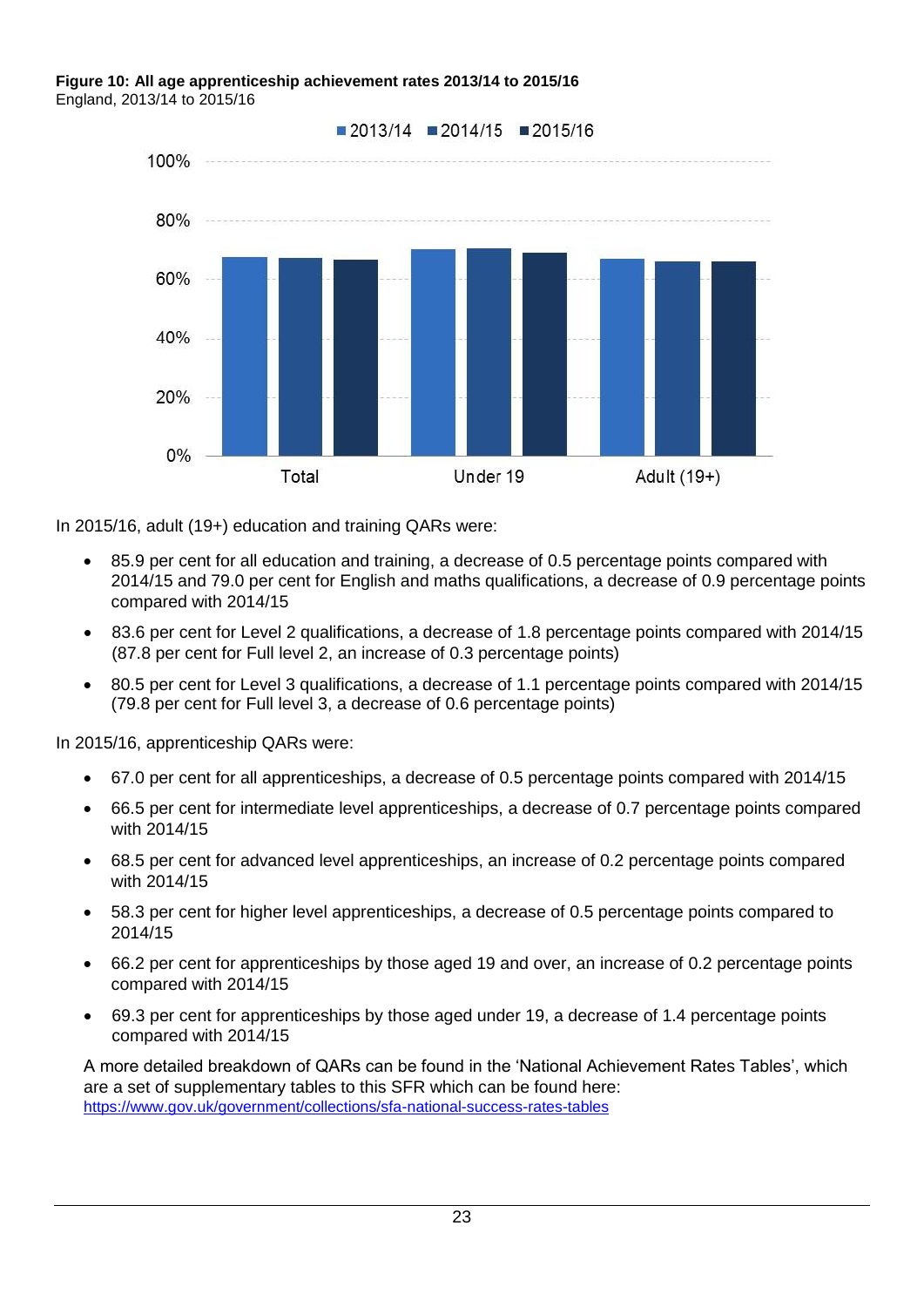### <span id="page-23-0"></span>**Adult attainment in the population** (Tables 15.1, 15.2, 16.1 and 16.2)

Having a skilled population is vital to maintaining the international competitiveness of our economy and creating high quality jobs. Improving our skills does not just improve our economy; it also has the potential to make the UK a fairer place by creating more social mobility and enabling people to play their part in society.

Labour Force Survey (LFS) data are used to measure the highest qualification levels of the working age population in England, where Level 2 equates to achievement of 5 or more GCSEs at grades A\*-C or equivalent qualifications, Level 3 equates to achievement of 2 or more A-levels or equivalent qualifications, and Level 4 and above to higher education and degree level qualifications. See [https://www.gov.uk/what-different-qualification-levels-mean/compare](https://www.gov.uk/what-different-qualification-levels-mean/compare-different-qualification-levels)[different-qualification-levels](https://www.gov.uk/what-different-qualification-levels-mean/compare-different-qualification-levels) for more information.

Data on the highest level of qualification was revised in late 2015 following a reweighting of the LFS that affects figures from 2001 onwards.

This section has updated in this SFR. Estimates previously published for 2012 and 2013 have been revised following a reweighting of the Labour Force Survey (LFS) covering 2012 to 2015 (the 2014 data was revised in the November 2016 SFR). This SFR also now includes final 2015 data, along with provisional 2016 data.

Figure 4 shows that the proportion of men and women qualified to each of Level 2, 3 and 4 have risen each year between 2008 and 2016<sup>16</sup>:

- from 73.2 per cent in 2008 to 82.8 per cent in 2016 qualified to at least Level 2
- from 54.3 per cent in 2008 to 65.3 per cent in 2016 qualified to at least Level 3
- from 34.2 per cent in 2008 to 43.8 per cent in 2016 qualified to at least Level 4

# **Figure 4: Highest level of qualification held by adults of working age**

England, 2008 to 2016 (provisional)



<sup>16</sup> Data in 2016 is provisional, all other years are final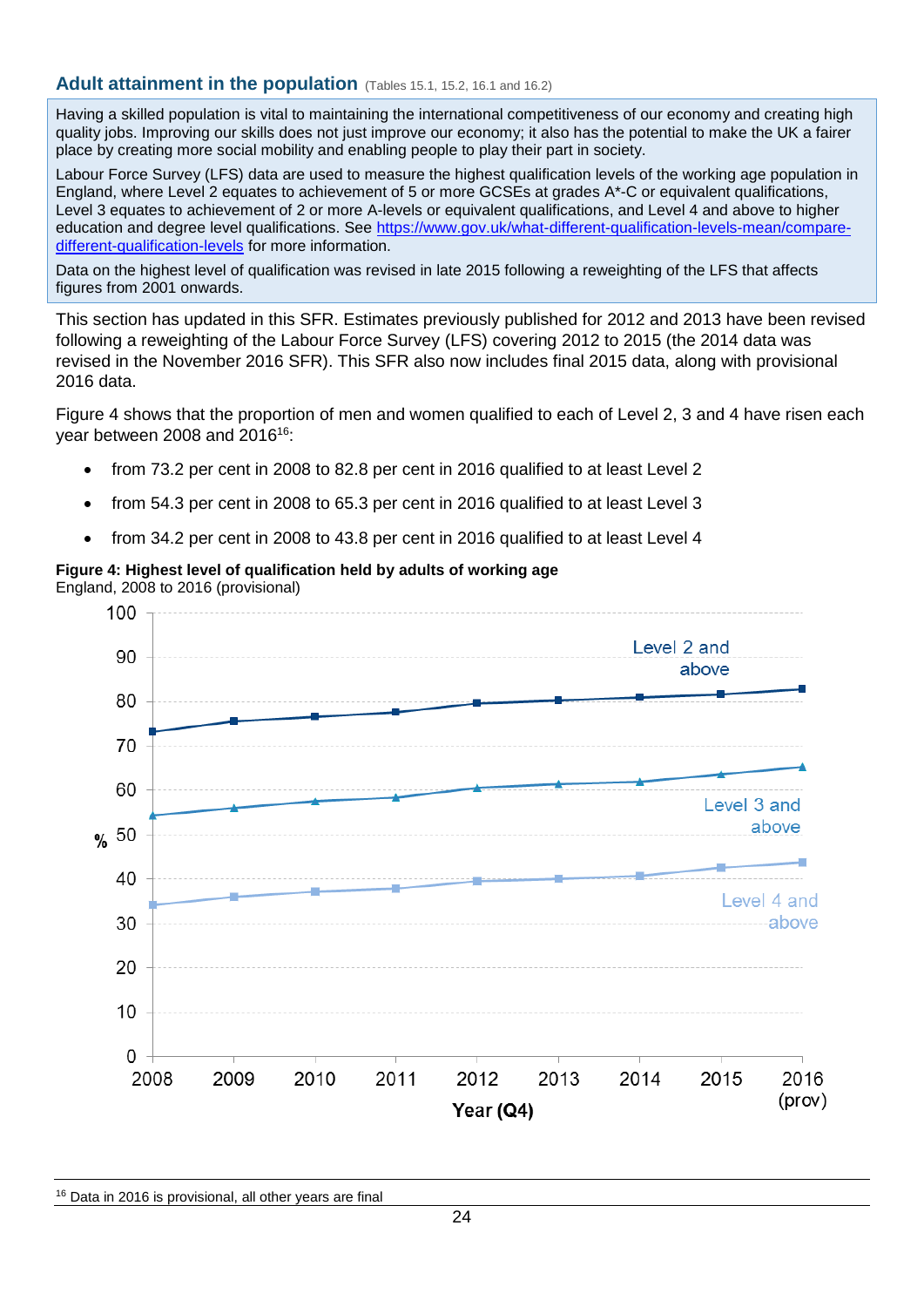# <span id="page-24-0"></span>**Accompanying tables**

The following tables are available in Excel format here: [https://www.gov.uk/government/collections/further](https://www.gov.uk/government/collections/further-education-and-skills-statistical-first-release-sfr)[education-and-skills-statistical-first-release-sfr.](https://www.gov.uk/government/collections/further-education-and-skills-statistical-first-release-sfr)

### **Final 2015/16 Tables**

- 1.1 Adult (19+) FE and Skills Participation by Level (2010/11 to 2015/16)
- 1.2 Adult (19+) FE and Skills Achievement by Level (2010/11 to 2015/16)
- 2 All Age Apprenticeship Participation by Level and Age (2010/11 to 2015/16)
- 3.1 Adult (19+) Education and Training Participation by Level (2010/11 to 2015/16)
- 3.2 Adult (19+) Education and Training Achievement by Level (2010/11 to 2015/16)
- 4 Adult (19+) FE and Skills: English and Maths Participation and Achievement by Level (2010/11 to 2015/16)
- 5 All Age Demographic Summary of of FE and Skills Participation (2015/16)
- 6 All Age Demographic Summary of Apprenticeship Participation (2015/16)
- 7.1 All Age Apprenticeship Programme Starts by Level and Age (2010/11 to 2015/16)<br>7.2 All Age Apprenticeship Programme Achievements by Level and Age (2010/11 to 2
- 7.2 All Age Apprenticeship Programme Achievements by Level and Age (2010/11 to 2015/16)
- 8.1 Workplace Learning Starts by Level (2010/11 to 2015/16)
- 8.2 Workplace Learning Achievements by Level (2010/11 to 2015/16)
- 9 Community Learning Participation and Achievement by Type (2010/11 to 2015/16)
- 10.1 Adult (18+) FE and Skills Offender Learning Participation by Level (2010/11 to 2015/16)
- 10.2 Adult (18+) FE and Skills Offender Learning Achievements by Level (2010/11 to 2015/16)
- 11 24+ FE and Skills: Participation with 24+ Advanced Learning Loans (Level 3+) (2013/14 to 2015/16)
- 12.1 Traineeship Starts by Age (2013/14 to 2015/16)
- 12.2 Traineeship Completions by Age (2013/14 to 2015/16)
- 12.3 Traineeship Progressions by Age (2013/14 to 2015/16)
- 13 Employer Ownership Pilot Starts (2012/13 to 2015/16)
- 14.1 Adult (19+) Education and Training Achievement Rates by Level (2010/11 to 2015/16) [revised June 2017]
- 14.2 Apprenticeship Achievement Rates by Level and Age (2010/11 to 2015/16)
- 15.1 Level of Highest Qualification Held by People aged 19-64 in England (Quarter 4) percentages
- 15.2 Level of Highest Qualification Held by People aged 19-64 in England (Quarter 4) volumes (thousands)
- 16.1 Level Of Highest Qualification Held By Economically Active Adults In England (Quarter 4) **Percentages**
- 16.2 Level Of Highest Qualification Held By Economically Active Adults In England (Quarter 4) volumes (thousands)
- 17.1 Vocational Qualification Achievements in the UK by Qualification Type, 2006 (October) to 2012 (March)
- 17.2 Vocational Qualification Achievements in England by Qualification Type, 2012 (April) to 2017 (June)

### **Year to Date Tables**

- 18 Adult (19+) FE and Skills Participation by Level (2016/17 Reported to Date)
- 19 Adult (19+) FE and Skills English and Maths Participation by Level (2016/17 Reported to Date)
- 20 Adult (19+) Education and Training Participation by Level (2016/17– Reported to Date)
- 21 All Age Apprenticeship Participation by Level and Age (2016/17 Reported to Date)
- 22.1 All Age Apprenticeship Programme Starts by Level and Age (2016/17 Reported to Date)
- 22.2 All Age Apprenticeship Programme Starts/Achievements by Level and Age (2016/17 Reported to Date)
- 23 Starts on the Apprenticeship Grant for Employers Scheme (AGE 16 to 24) Pipeline Starts Payments Made (February 2012 to April 2017)
- 24 Community Learning Participation by Type (2016/17 Reported to Date)
- 25 Adult (18+) FE and Skills Offender Learning Participation by Level (2016/17– Reported to Date)
- 26 24+ FE and Skills Participation with 24+ Advanced Learner Loans (Level 3+) (2016/17 Reported to Date)
- 27.1 Traineeship Starts by Age (2016/17 Reported to Date)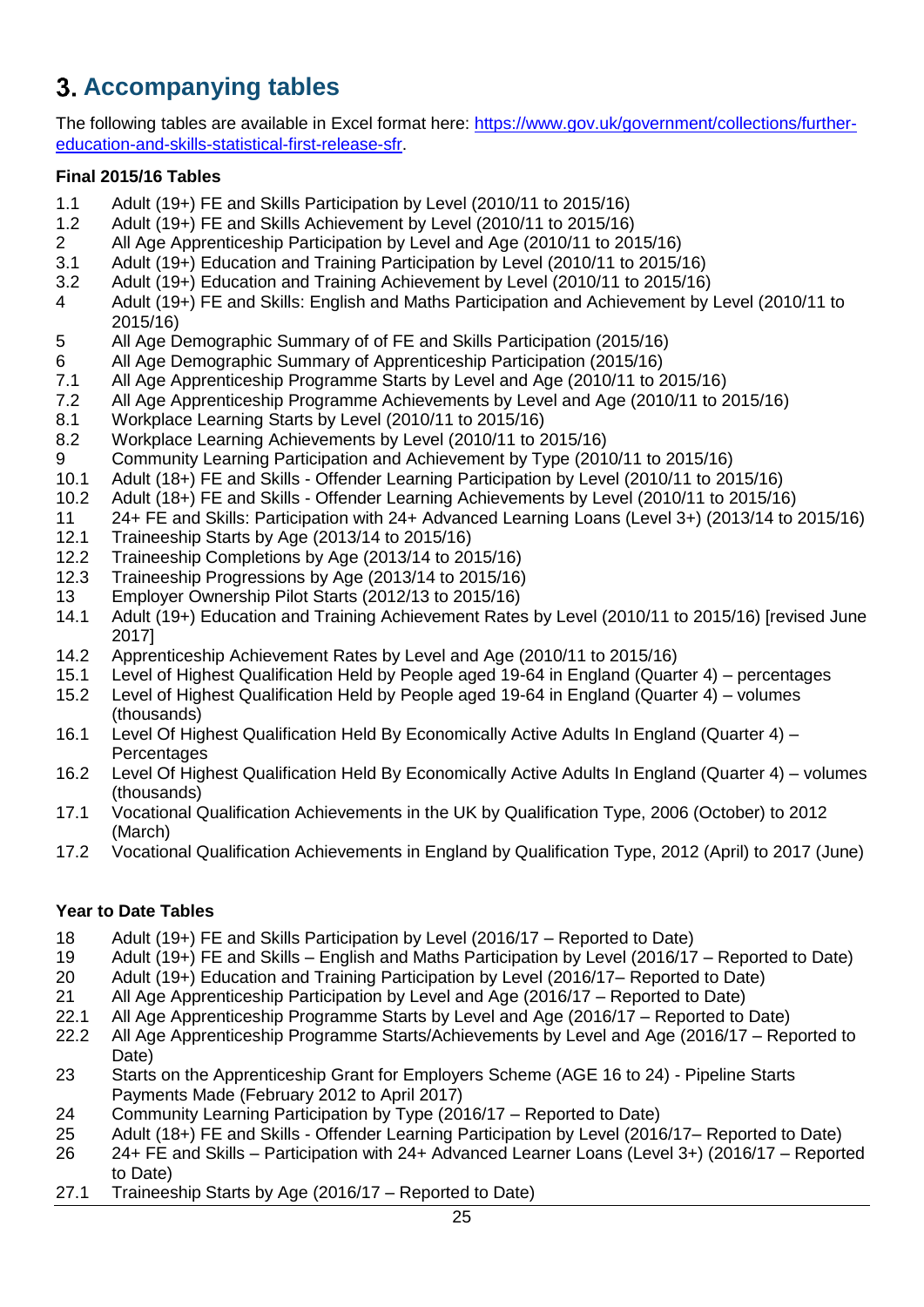## 27.2 Traineeship Completions by Age (2016/17 – Reported to Date)

27.3 Traineeship Progression by Age (2016/17 – Reported to Date)

When reviewing the tables, please note that:

| We preserve confidentiality                      | The Code of Practice for Official Statistics<br>(https://www.statisticsauthority.gov.uk/monitoring-and-<br>assessment/code-of-practice/) requires us to take reasonable steps<br>to ensure that our published or disseminated statistics protect<br>confidentiality.                                                                                                                                                                                        |
|--------------------------------------------------|-------------------------------------------------------------------------------------------------------------------------------------------------------------------------------------------------------------------------------------------------------------------------------------------------------------------------------------------------------------------------------------------------------------------------------------------------------------|
| We suppress some figures                         | In the SFR main tables, headline volumes below 50 are suppressed<br>(this includes values of zero). In the supplementary tables volumes<br>below 5 are suppressed (this includes values of zero).<br>A percentage of less than 0.5% is suppressed.                                                                                                                                                                                                          |
| We adopt symbols to help identify<br>suppression | Symbols are used in the tables as follows:<br>'-' indicates a headline volume with below 50 in the SFR main tables<br>and below 5 in the supplementary tables.<br>"" indicates a percentage of less than 0.5%.                                                                                                                                                                                                                                              |
| We round figures                                 | In the SFR main tables, headline volumes are reported rounded to<br>the nearest 100. In the supplementary tables volumes are rounded<br>to the nearest 10. The exception to this is any figure that is an exact<br>duplicate of a value in the headline figures (e.g. Grand Totals), which<br>are rounded to the nearest 100 and avoid contradictory figures.<br>Percentages reported are calculated on pre-rounded data and given<br>to one decimal place. |
| Coverage of the data                             | This SFR includes finalised data for the full 2015/16 academic year<br>(August 2015 to July 2016) reported to the Education and Skills<br>Funding Agency in October 2016 by further education providers.<br>This SFR also includes provisional full-year data for 2016/17<br>academic year (August 2016 to July 2017).                                                                                                                                      |

# <span id="page-25-0"></span>**Further information is available**

Additional breakdowns of further education statistics are published online as supplementary tables These include breakdowns by age, gender, ethnicity, learners with learning difficulties and/or disabilities, region, local authority, parliamentary constituency, sector subject area and funding stream.

Please see the FE Data Library here:<https://www.gov.uk/government/collections/fe-data-library>

# <span id="page-25-1"></span>**Technical information**

A quality and methodology information document accompanies this SFR. This provides further information on the data sources, their coverage and quality and explains the methodology used in producing the data, including how it is validated and processed.

More technical information, please see the latest SFR release here: <https://www.gov.uk/government/collections/further-education-and-skills-statistical-first-release-sfr>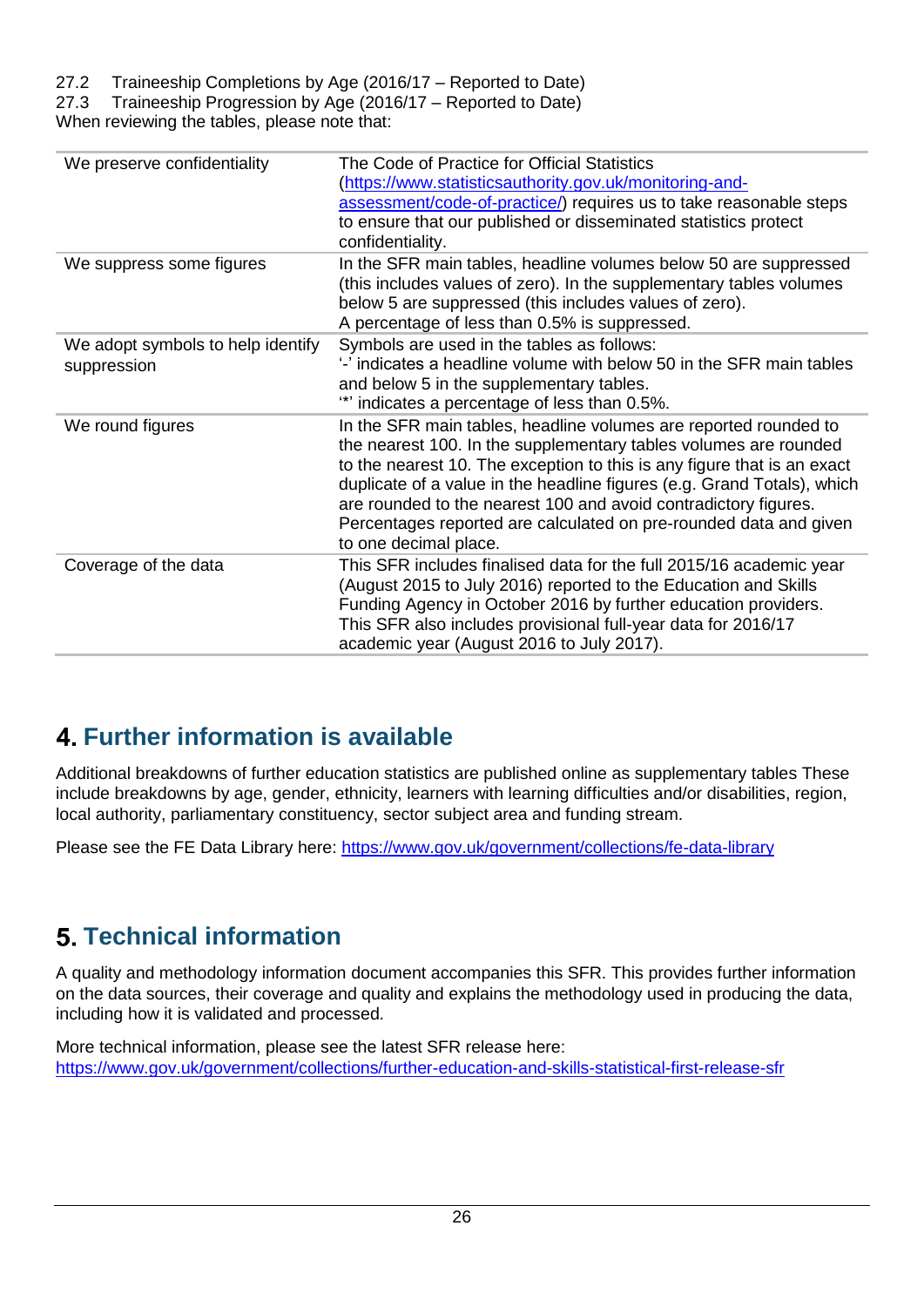# <span id="page-26-0"></span>**National Statistics**

The United Kingdom Statistics Authority has designated these statistics as National Statistics, in accordance with the Statistics and Registration Service Act 2007 and signifying compliance with the Code of Practice for Official Statistics.

Designation can be broadly interpreted to mean that the statistics:

- meet identified user needs;
- are well explained and readily accessible;
- are produced according to sound methods, and
- are managed impartially and objectively in the public interest.

Once statistics have been designated as National Statistics it is a statutory requirement that the Code of Practice shall continue to be observed.

The Department has a set of [statistical policies](http://www.gov.uk/government/publications/standards-for-official-statistics-published-by-the-department-for-education) in line with the Code of Practice for Official Statistics.

# <span id="page-26-1"></span>**Get in touch**

## <span id="page-26-2"></span>**Media enquiries**

Press Office News Desk, Department for Education, Sanctuary Buildings, Great Smith Street, London SW1P 3BT.

Tel: 020 7783 8300

# <span id="page-26-3"></span>**Other enquiries and feedback**

Dave Bartholomew, Further Education Statistical Dissemination Team, Department for Education, Sanctuary Buildings, Great Smith Street, London, SW1P 3BT.

Email: [Dave.Bartholomew@education.gov.uk](mailto:Dave.Bartholomew@education.gov.uk)